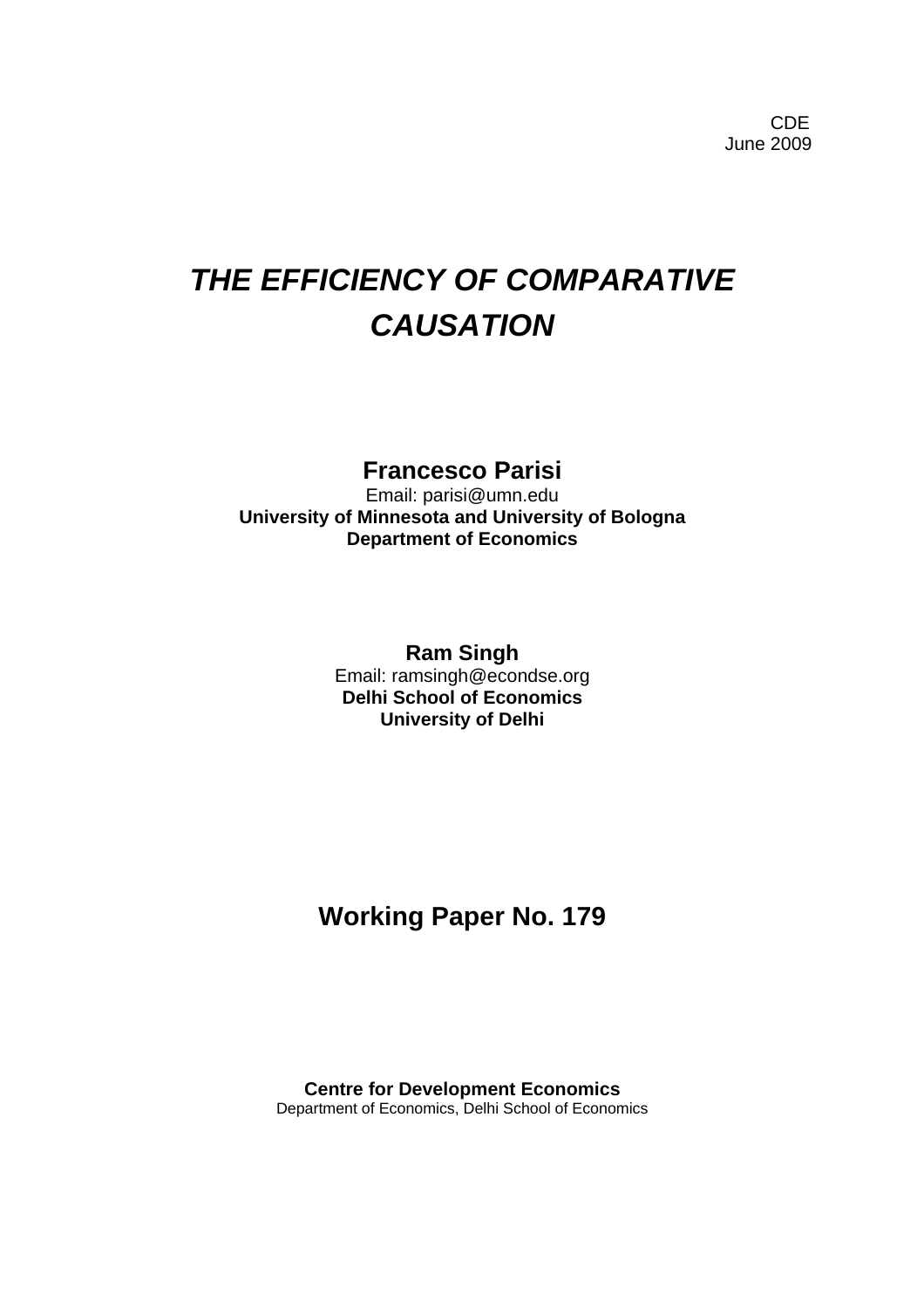# The Efficiency of Comparative Causation<sup>∗</sup>

Francesco PARISI<sup>†</sup>and Ram SINGH<sup>‡</sup>

June 27, 2009

#### Abstract

Comparative causation is the only tort regime that allows parties to share an accident loss in equilibrium. The sharing of an accident loss between a nonnegligent injurer and his nonnegligent victim spreads activity level and R&D incentives between prospective tortfeasors and their victims. This is an effect that is never observed under the other negligence and strict liability based regimes. In spite of these interesting attributes, the existing literature left open the question as to whether loss sharing was able to maintain optimal care incentives for both parties. In this paper, we address this unresolved issue in the literature, considering the efficiency of loss-sharing under comparative causation. JEL classification: K13, K32.

Keywords: torts, loss-sharing, negligence, strict liability, comparative causation.

## 1 Introduction

The law and economics literature has devoted extensive attention to the different negligence and strict liability regimes, with a wide array of formal economic models used to analyze the effect of alternative liability rules on the parties' incentives.<sup>1</sup> In this literature it is shown that different liability regimes often produce similar incentives with respect to the parties' care. Traditional liability rules produce all-or-nothing allocations of the residual loss in equilibrium (the allocation of the loss when all parties adopt due care). Negligence and strict liability regimes, for example, by choosing substantially different allocations of the residual loss, produce substantially opposite incentives with respect to the parties' activity level and the R&D incentives.<sup>2</sup> Unlike its traditional counterparts, the rule of comparative causation allows a nonnegligent injurer and a

<sup>∗</sup>The authors would like to thank Giuseppe Dari-Mattiacci, Vincy Fon, Barbara Luppi, Allan Feldman and TCA Anant for previous conversations on this topic.

<sup>†</sup>University of Minnesota, Law School and University of Bologna, Department of Economics. Email: parisi@umn.edu

<sup>‡</sup>Delhi School of Economics, University of Delhi. Email: ramsingh@econdse.org

<sup>1</sup>For example, see Polinsky (1989), Landes and Posner (1987), Shavell (1987), Miceli (1997), Jain and Singh (2002), etc.

<sup>&</sup>lt;sup>2</sup>The victim bears the residual loss under all rules that use negligence as the criterion to impose primary liability (simple negligence, negligence with a defense of contributory negligence and negligence with a defense of comparative negligence). The injurer instead bears the entire residual loss under all rules that use strict liability as the basis for the primary liability (strict liability, strict liability with a defense of contributory negligence and strict liability with a defense of comparative negligence).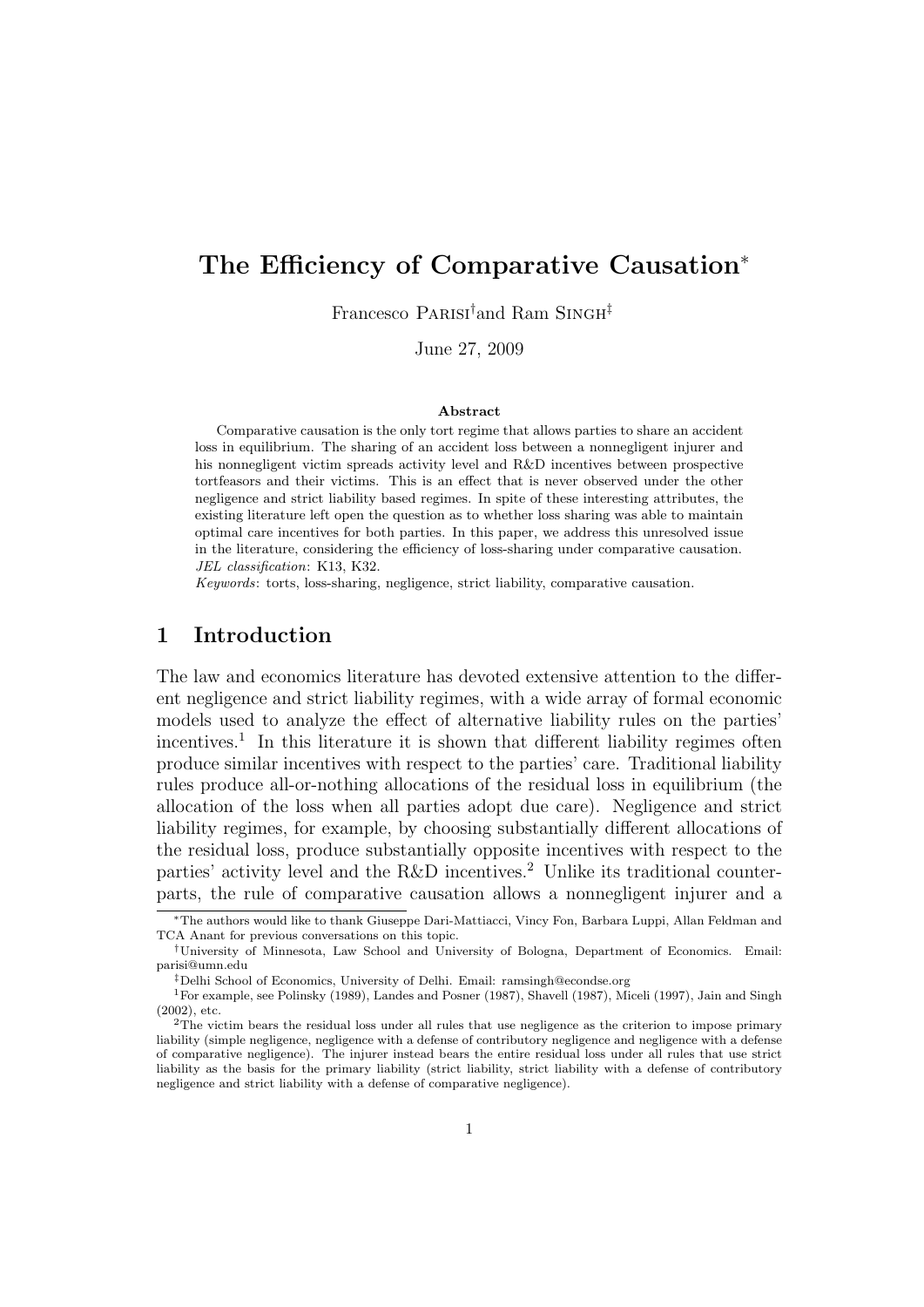nonnegligent victim to share an accident loss in equilibrium. The sharing of an accident loss spreads activity level and R&D incentives between the parties. This is an effect that is not reached by any of the conventional rules based on negligence or strict liability.

In a series of articles, negligence criterion based approach towards liability has been severely criticized.<sup>3</sup> It has been argued that since negligence liability neglects the causal contribution of the parties involved, it does not form a convincing basis for the allocation of liability between non-negligent parties. Under standard negligence based liability rules, a party usually faces either full liability or no liability at all. For example, under the rule of negligence, an injurer has no liability if he is not negligent. However, his liability discontinuously jumps from zero to one-hundred percent, as soon as his care level falls below the due level of care. Under simple negligence, this is the case even if the victim has taken no care at all. Similar is the case under the rule of strict liability with the defense of contributory negligence. Under this rule, the victim becomes fully liable for the loss if his care level falls just below the due level of care, even if the injurer took no care at all. Besides these problematic discontinuities, traditional rules follow an all-or-nothing approach in the allocation of the loss when both parties are non-negligent, such that the entire accident loss is borne by just one party in equilibrium. As early as 1965, Guido Calabresi critically observed that negligence regimes only deter accidents that are caused through fault and ignore the value of deterring accidents that are faultless. Faultless accidents are those that should be expected when parties respond to incentives in equilibrium. Calabresi further suggested that the cost of faultless accidents could be divided pro rata among the activities involved. For example if a walker, a bicyclist and an automobile are all involved in an accident, the costs could be divided amongst these three activities on the basis of their causal contribution to the accident. This would imply assigning greater liability to activities that are statistically more likely to increase the probability or severity of an accident (Calabresi, 1965, p. 740-741). Calabresi (1996) returned to this issue lamenting that no consideration had been given to the idea of distributing an accident loss among a faultless tortfeasor and an innocent victim on the basis of the relative causal contribution of the parties to the loss. Calabresi's proposed criterion of apportionment of liability revived a forgotten idea which first advocated in 1625 by the Dutch legal scholar Hugo Grotius under the name of compensation principle, an idea that did not enjoy much acceptance by modern legal systems until recent years. Calabresi and Cooper (1996) explored the issue of comparative causation tracing the spread of comparative causation rules

<sup>3</sup>For criticisms of economic modeling of liability rules on various grounds see Grady (1989), Kahan (1989), Mark (1994), Burrow (1999), and Wright (1987). In addition, the argument goes, negligence rules are either inapplicable or unsatisfactory in cases where multiple causation is involved or where fault is not easy to establish (Strassfeld, 1992).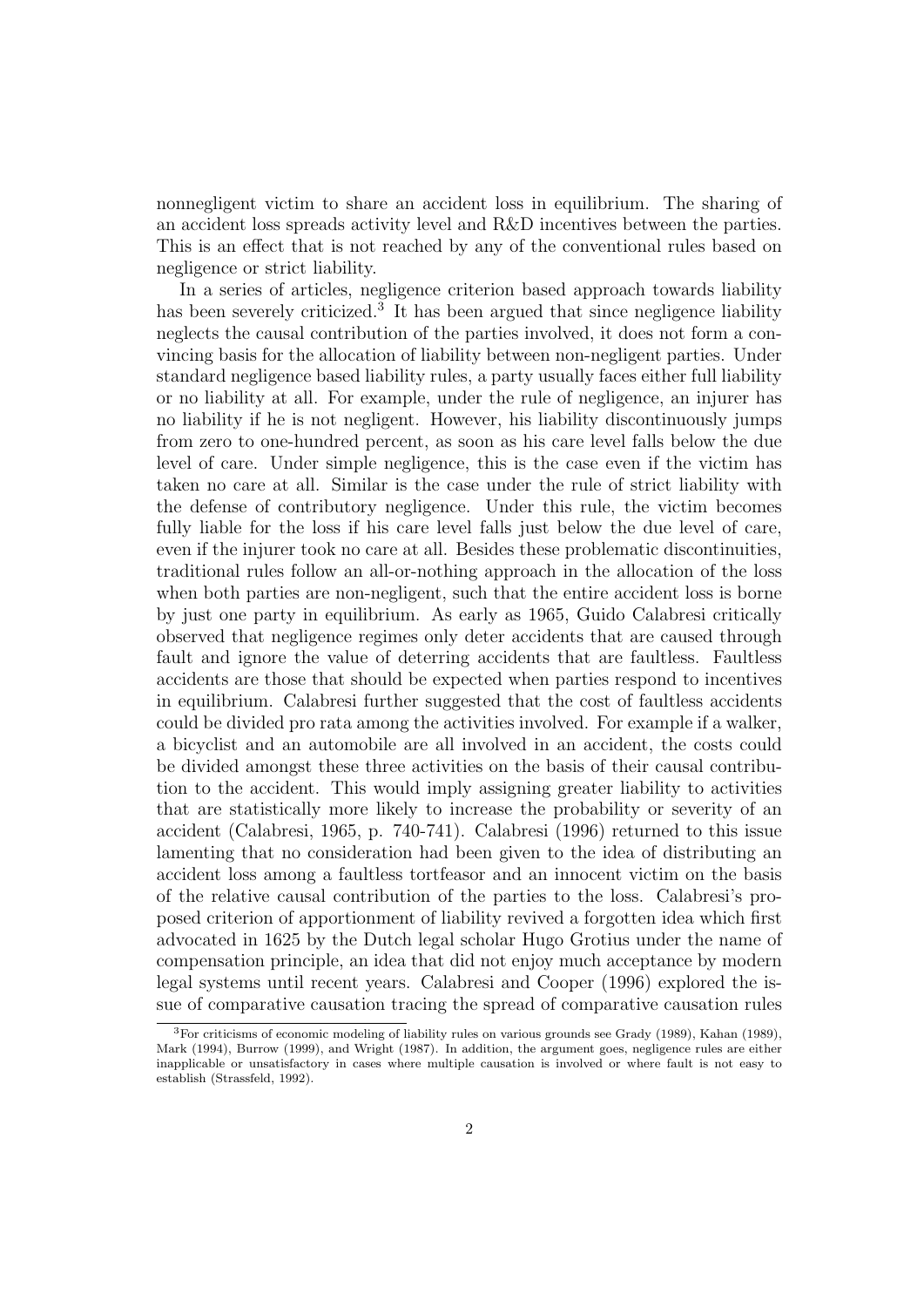in tort cases. They show that over the last 30 years US courts began favoring solutions based on comparative negligence over contributory negligence on equitable grounds and suggested that modern trends in case law favor the idea of an equitable apportionment of an accident loss also between faultless parties – an equitable apportionment that the criterion of comparative causation can deliver in equilibrium. Summarizing these ideas, the authors write: "The integration of non-fault notions into the splitting analysis under comparative negligence could ultimately lead us to compare non-fault with non-fault-comparative-nonnegligence, if you will. That is, there may be situations in which neither side was negligent, but each side could have done something to avoid the loss and did not. In these situations, too, we might want to split the loss. But we are, in fact, nowhere near ready to do that yet, across the board. And so where neither side is at fault, we still remain subject to all-or-nothing rules. In the absence of defendant fault, innocent plaintiffs bear the whole loss in most areas, while in so-called non-fault liability areas, defendants bear the entire loss where neither party is at fault" (Calabresi and Cooper, 1996, p. 877). The authors illustrate the trend toward comparative causation, suggesting that in areas that had typically been subjected to strict liability or negligence, there may be some desire to split the damages among faultless parties instead of having a legal rule in place that puts the entire burden of loss on either the plaintiff or defendant. An apportionment of liability in which parties bear an accident loss proportional to their causal contribution to the accident loss is indeed consistent with principles of equity and social insurance, which might require loss spreading between faultless parties (Honoré, 1997). A comparative causation rule could be justified on equitable grounds by arguing that it does not overly burden parties, inducing a loss sharing that shields both parties from the risk of facing the entire loss in equilibrium (Calabresi and Cooper, 1996, p. 878). As various studies have revealed, in recent years courts in many countries, including France, Germany, Japan and the United States have used causation-based apportionments of liability (see, e.g., Yoshihsa (1999), Grimley (2000) and Yu  $(2000)$ ).<sup>4</sup>

Following Calabresi and Cooper, Parisi and Fon (2005) have traced an intellectual history of the principle of comparative causation, considering some applications of the rule in historical and contemporary societies. The authors note that, despite its lineage in legal history, limited attention has been devoted among law and economics scholars to the efficiency properties of causation-

<sup>4</sup>As discussed in Parisi and Fon (2004), the implications and potential reach of this paradigm of liability are extensive. Several all-or-nothing criteria of liability might be reconsidered for more nuanced solutions. For example, as noted by Calabresi and Cooper (1996) adopting a rule of comparative causation might transform the use of proximate cause because a party's behavior, even though remote in time, may still have provided a causal contribution to the loss. Likewise, under joint and several liability a negligent co-defendant could be forced to pay the entire judgment. However, as Calabresi and Cooper (1996, p. 880-881) point out, with comparative causation, statistical causation could be used to apportion the loss between co-defendants.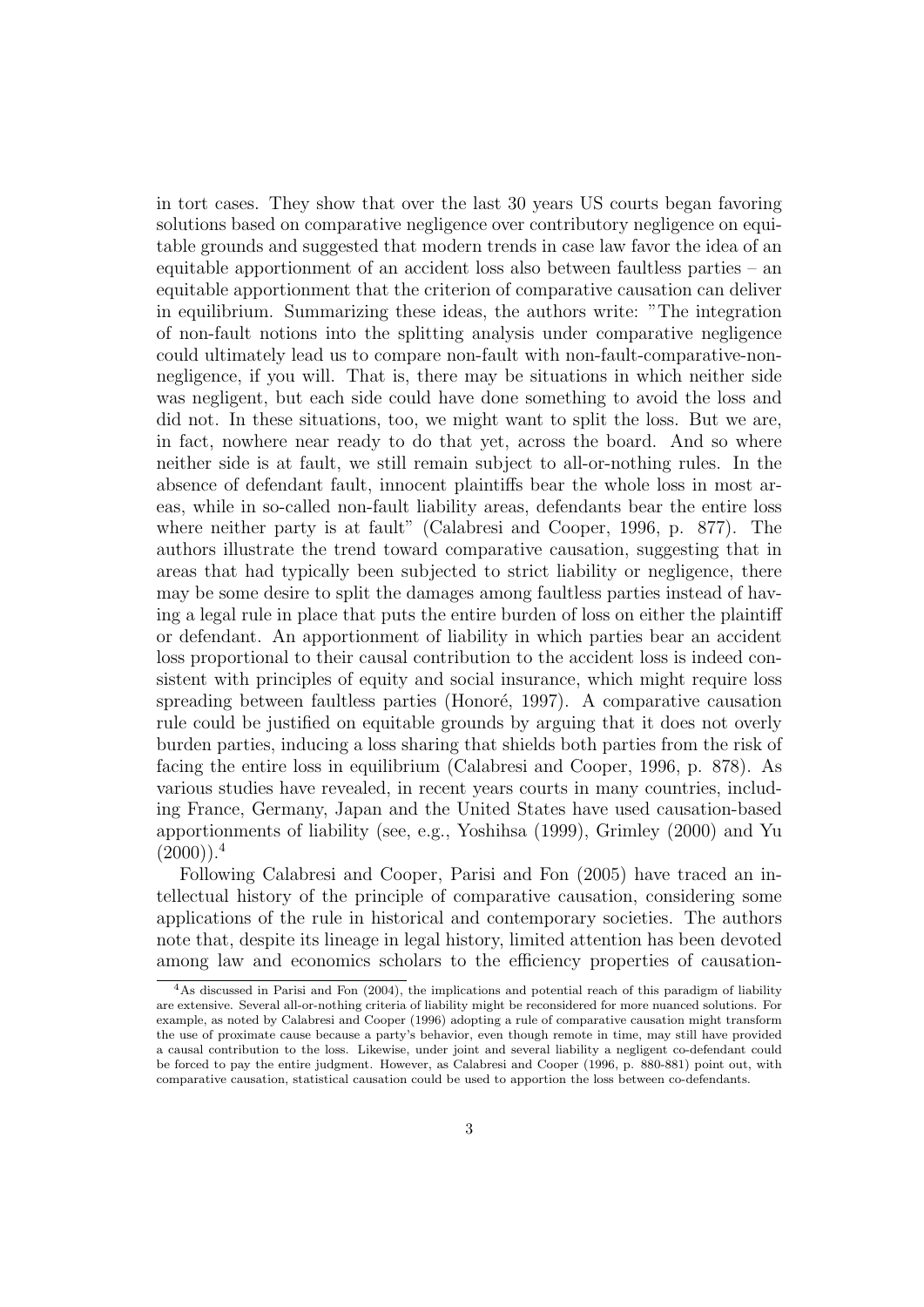based allocations of liability. In a related paper Parisi and Fon (2004) have developed an economic model to identify the virtues and limits of the compensation principle, considering how such principle would perform when applied as a general and sole basis of liability, in the absence of other liability rules, and later extended the analysis to the case of a joint application of the principle within a negligence system. Parisi and Fon (2004) have studied the desirability or otherwise of comparative causation based liability, as an alternative to the negligence based liability. The paper has studied the issue in a general framework that allows the parties to choose care levels as well as activity levels. It has introduced and analyzed two new rules. The first rule is called the rule of pure comparative causation. Under this rule, parties bear accident loss in shares that are proportional to their causal contribution to the accident loss, regardless of whether at the time of the accident they were at fault or not. It is shown that under this rule, since each party bears only a fraction of the accident loss, there is an incentive for the parties to choose less than the socially optimal care levels and more than the socially optimal activity levels. That is, the rule of pure comparative causation induces neither efficient care levels nor efficient activity levels. The second rule considered by Parisi and Fon (2004) is called the rule of comparative causation under negligence. This rule mixes the essential features of traditional negligence criterion based rules and that of the rule of pure comparative causation. Under this new rule, a solely negligent party bears the entire accident loss. However, the accident loss is shared between the parties, when both parties are negligent or when both are non-negligent. In such cases, loss-sharing is done as under the rule of Pure comparative causation.<sup>5</sup> This rule bring in an element of equity and reduces the magnitude of 'jumps' in liability of both parties. Under this rule, as a party reduces his care from being non-negligent to become negligent, his liability increases from partial-liability to full-liability and vice-versa; not from zero-liability to full-liability and viceversa. Kahan (1987), Van Wijck and Winters (2001), Singh (2007a and 2007b), Schweizer (2009), and Feldman and Singh (2009) have studied several different versions of 'causation-based liability'. The rules considered by these authors, however, are quite different from the principle of comparative causation. Moreover, analysis in these studies is restricted to only care levels; as activity levels are assumed to be constant.<sup>6</sup> In spite of the recent interest in comparative causation regimes, the existing literature has thus far left open the question as to whether the possibility to share the loss in equilibrium undermines optimal care

<sup>&</sup>lt;sup>5</sup>Proportional loss sharing also takes place under the rule of comparative negligence. However, under this rule, loss sharing takes place only when both parties are negligent; not when both parties are non-negligent. For an analysis of this rule see Schwartz, G. (1978), Landes and Posner (1980), Cooter and Ulen (1986), Haddock and Curran (1985), Rubinfeld (1987), and Rea (1987). For a critical review of some of these works see Liao and White (2002), and Bar-Gill and Ben-Shahar (2003).

 $6$ Assuming constant activity levels, efficiency properties of the rule of Comparative Causation Under Negligence are explored in Singh (2007 b).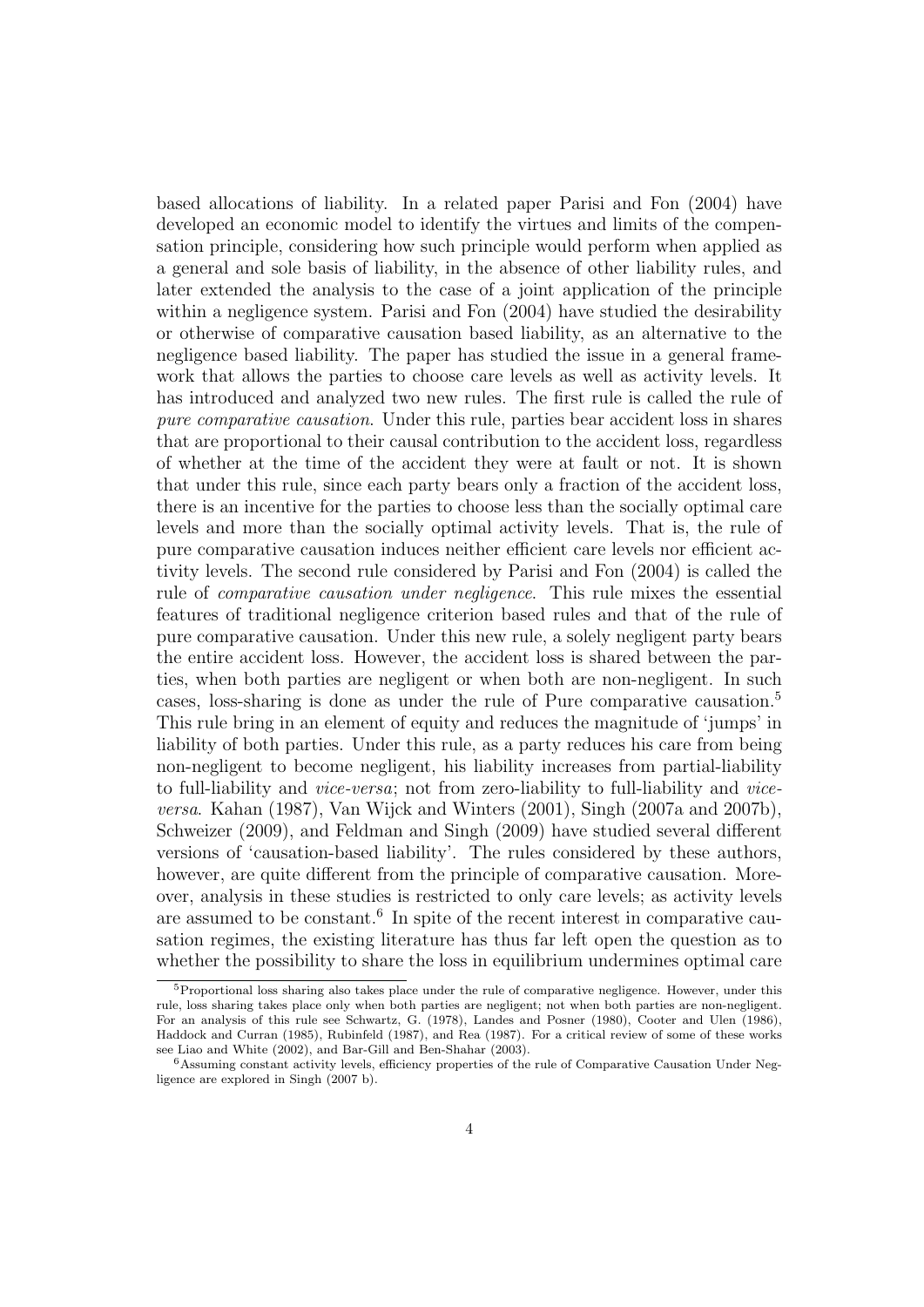incentives for the parties.

In this paper, we address this unresolved issue in the literature, considering the efficiency of a rule of comparative causation under negligence. This rule is an elegant hybrid of negligence and causation-based strict liability, which allows loss-sharing in equilibrium. If it can induce an equilibrium in which both parties take due care, it would possess a highly desirable property of inducing both parties to mitigate their activity levels and at the same time ensure an equitable division of the accident loss when both parties are non-negligent. By inducing both parties to adopt efficient care as well mitigating their activity levels, this rule would have the unique virtue of being efficient as well as equitable.

The paper is structured as follows. Section 2 introduces notations, assumptions and the framework of analysis. In the interest of brevity, in the following we shall refer to the rule of comparative causation under negligence as "comparative causation" with no further qualification. The analysis is carried out in a framework that follows Parisi and Fon (2004), assuming that care levels as well as activity levels of the parties affect the causation of an accident and the expected loss in the event of an accident. We extend our framework allowing for a very general form of the causation function.<sup>7</sup> In Section 3, we study the issue of existence of equilibria under the rule of comparative causation. In Section 4, we analyze the efficiency properties of the rule. We show that the rule of comparative causation possess some desirable properties. In an equilibrium under the rule both the parties will always choose at least the due level of care or more. Therefore, this rule induces at least efficient care as well as equitable distribution of accident loss. It does so for contexts with constant as well as variable activity levels. Since the residual loss is spread between the parties, also activity level incentives are spread between the parties, rather than being concentrated on one or the other party like in traditional negligence or strict liability regimes.<sup>8</sup> Section 5 concludes with remarks on the analysis in the paper, observing that our results proves the conjecture made in Parisi and Fon (2004) that the principle of comparative causation can achieve equity and spread activity level incentives between the parties without diluting the parties' care level incentives.

<sup>7</sup>Apart from the principle of comparative causation, the nature of causal relation and its efficiency properties also warrant further research. As far as the formalization of individual inputs to the causation of an accident is concerned, the focus of the mainstream has been on only two forms of the causal relationship; namely, the cases of causal substitutes and causal complements. In the first case, the causal inputs of the parties are assumed to affect the causation of an accident additively while in the latter they are assumed to do so multiplicatively. However, as the literature suggests, the causal inputs of the parties can affect the total causation in several and complex ways including the above two. Therefore, there is need to allow for more general forms of total causation function.

<sup>8</sup>As well known, decoupling solutions aside, no liability rule can put the entire accident loss on both the parties simultaneously, and therefore no liability rule can achieve first-best activity level incentives for both parties.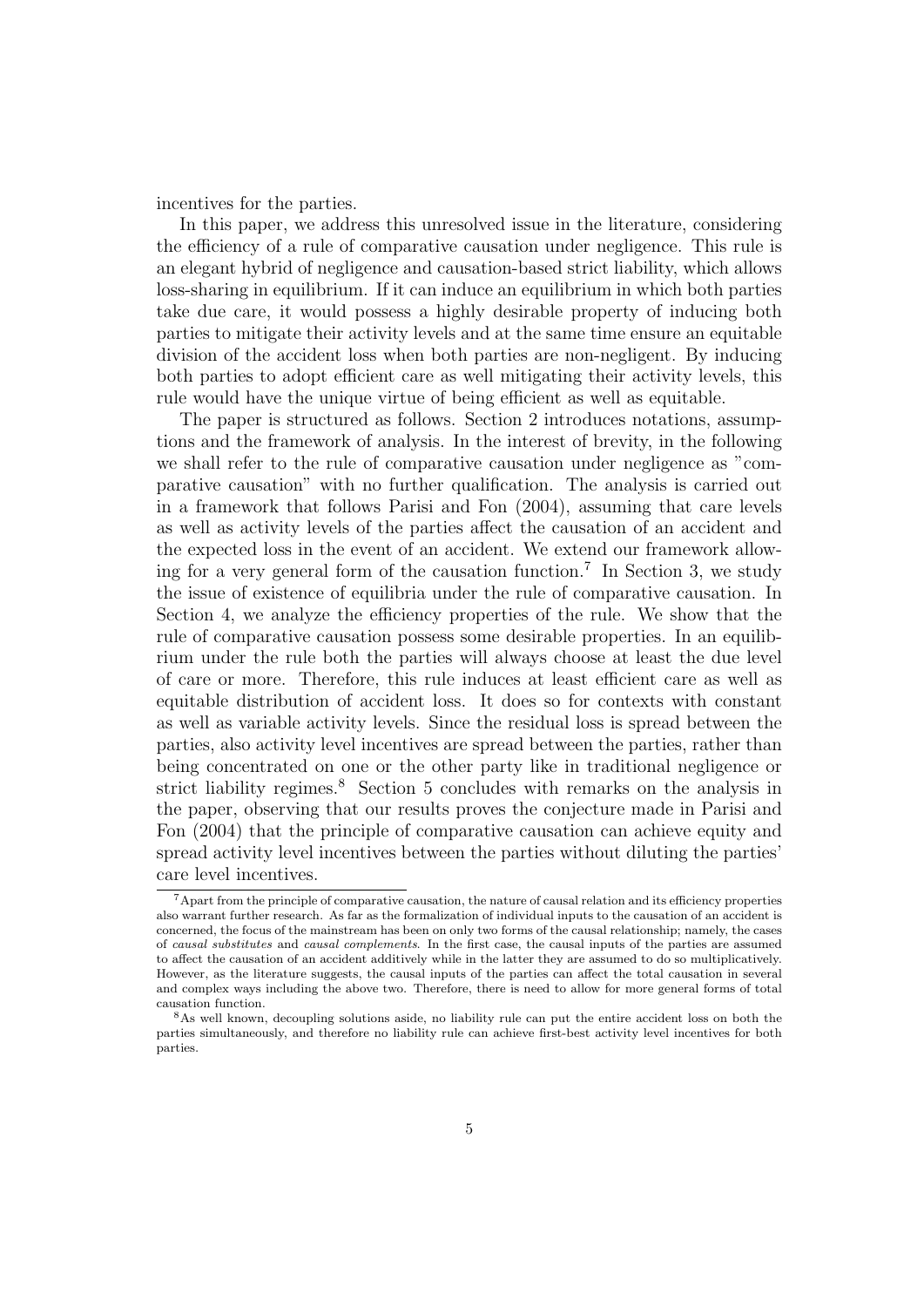### 2 A General Model of Comparative Causation

We will work in the framework introduced in Parisi and Fon (2004) (hereafter  $P\&F$ ). That is, we consider accidents resulting from the interaction of two parties who are strangers to each other or otherwise unable to allocate the risk of accidents between themselves contractually. Both parties are assumed to be rational and risk-neutral. Each party's behavior potentially contributes to causing an accident. However, when an accident takes place, the entire loss falls on one party to be called the victim; the other party is called the injurer. Parties' choice of activity levels as well as care levels affect the causing of an accident. A parties contribution to causation of an accident increases with its activity level and decreases with its care level, and vice-versa. In other words, a party's contribution to the causation of an accident increases, if it increases its activity level or decreases its care level vice-versa. Parties' individual contributions to causation of an accident are referred to as causal inputs. Therefore, a party's causal input increases with an increase in its activity level, and decreases with an increase in its care level. Causation of an accident depends on the causal inputs of the parties involved. The elements contributing to the overall social cost of accident, are the cost of harm occasioned by an accident, the cost of care, and the cost of reducing the parties' activity levels.

Following the notation in  $P \& F$ , denote by:

- $x$  care level for the injurer,
- y care level for the victim,
- z activity level for the injurer,
- $u$  activity level for the victim,
- X the care choice set for the injurer,
- Y the care choice set for the victim,
- Z the activity choice set for the injurer,
- U the activity choice set for the victim,
- $w$  the benefit function for the injurer,
- b the benefit function for the victim,
- D expected loss per unit of activity,  $D \geq 0$ ,
- $c<sup>I</sup>$  the causal input of the injurer,
- $c^V$  the causal input of the victim,
- $C$  the total causation function,
- s the injurer's share in accident loss,
- t the victim's share in accident loss, such that  $t = 1 s$ .

Assumptions:

(A1): w is a function of z and x;  $w = w(z, x)$ . In particular, w is a strictly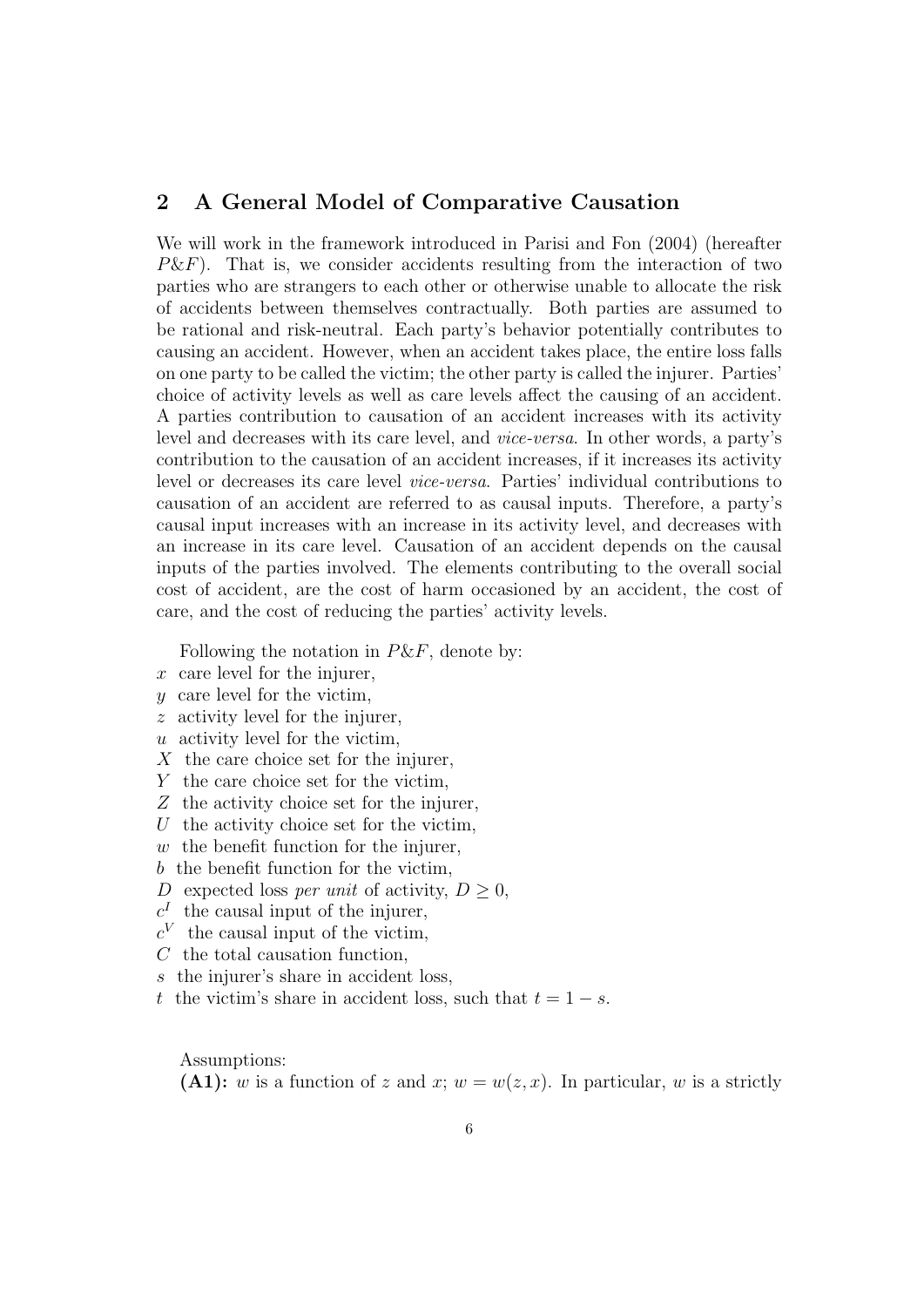increasing and concave function of  $z$ ; and a strictly decreasing and weakly concave function of x for all  $z \in Z$ . i.e.,  $w_z > 0$ ,  $w_{zz} < 0$  with  $\lim_{z \to \infty} w_z = 0$ ; and  $w_x < 0$ ,  $w_{xx} \leq 0$ . Likewise,

(A2): b is a function of u and y; b=b(u, y).  $b_u > 0$ ,  $b_{uu} < 0$  with  $\lim_{u \to \infty} b_u =$ 0; and  $b_y < 0, b_{yy} \leq 0$ .

(A3): D is a function of x and y;  $D = D(x, y)$ .  $D \ge 0$ . D is a decreasing and convex function of care level of each party. That is,  $D_x < 0$ ,  $D_{xx} > 0$ ,  $D_y < 0$ , and  $D_{yy} > 0$ . Moreover,  $D_{xy} > 0$ , i.e., care by parties are substitutes. As  $D$  is expected loss per unit of activity, for given  $z$  and  $u$  total expected loss will be  $zuD(x, y)$ .

(A4):  $c^I$  is a function of z and x;  $c^I = c^I(z, x)$  such that  $c_z^I > 0$ ,  $c_{zz}^I > 0$ ,  $c_x^I < 0$  and  $c_{xx}^I > 0$ .

(A5):  $c^V$  is a function of u and y;  $c^V = c^V(u, y)$  such that  $c_u^V > 0$ ,  $c_{uu}^V > 0$ ,  $c_y^V$  < 0 and  $c_{yy}^V > 0$ . Note that (A4) and (A5) imply that by increasing its activity level or reducing its care level, a party increases its contribution to the causing of an accident, i.e., makes the accident more likely, and vice-versa.

(A6): C, the total causation function, is an increasing function of both  $c<sup>1</sup>$ and  $c^V$ ;  $C = C(c^I, c^V)$ . Therefore,  $C_z > 0$ ,  $C_u > 0$ ,  $C_x < 0$  and  $C_y < 0$ , etc follow immediately.

(A7): Social benefits from activity of a party are fully internalized by that party.

(A8): Social goal is to maximize the net social benefits from the activities of the parties; the net social benefits are equal to the total social benefits minus the total social costs of accident.

(A9): Benefit, cost, and causation functions are such that there is a unique set of values of  $z, u, x$ , and y, denoted by  $((z^*, x^*), (u^*, y^*))$  that is socially optimal. In other words, the net social benefits are maximized, if the injurer chooses  $z^*$  as his activity level and  $x^*$  as his care level, and the victim chooses  $u^*$  as his activity level and  $y^*$  as his care level.

(A10): The legal due care standard for the injurer, wherever applicable (say under the simple rule of negligence), is set at  $x^*$ . Similarly, the legal negligence standard of care for the victim, wherever applicable (say under the rule of strict liability with defense of contributory negligence) is set at  $y^*$ .

It should be noted that the causation function,  $C$ , in  $(46)$  is more general than in P&F wherein only two separate forms of  $C(c^{I}(z, x), c^{V}(u, y))$  are considered; namely when  $C(c^{I}(z, x), c^{V}(u, y)) = c^{I}(z, x)$ .  $c^{V}(u, y)$ , and when  $C(c^{I}(z, x), c^{V}(u, y)) = c^{I}(z, x) + c^{V}(u, y)$ . The first formulation above corresponds to the case of causal complements, while the second represents the case of causal substitutes. Although in some cases causal inputs affect causation of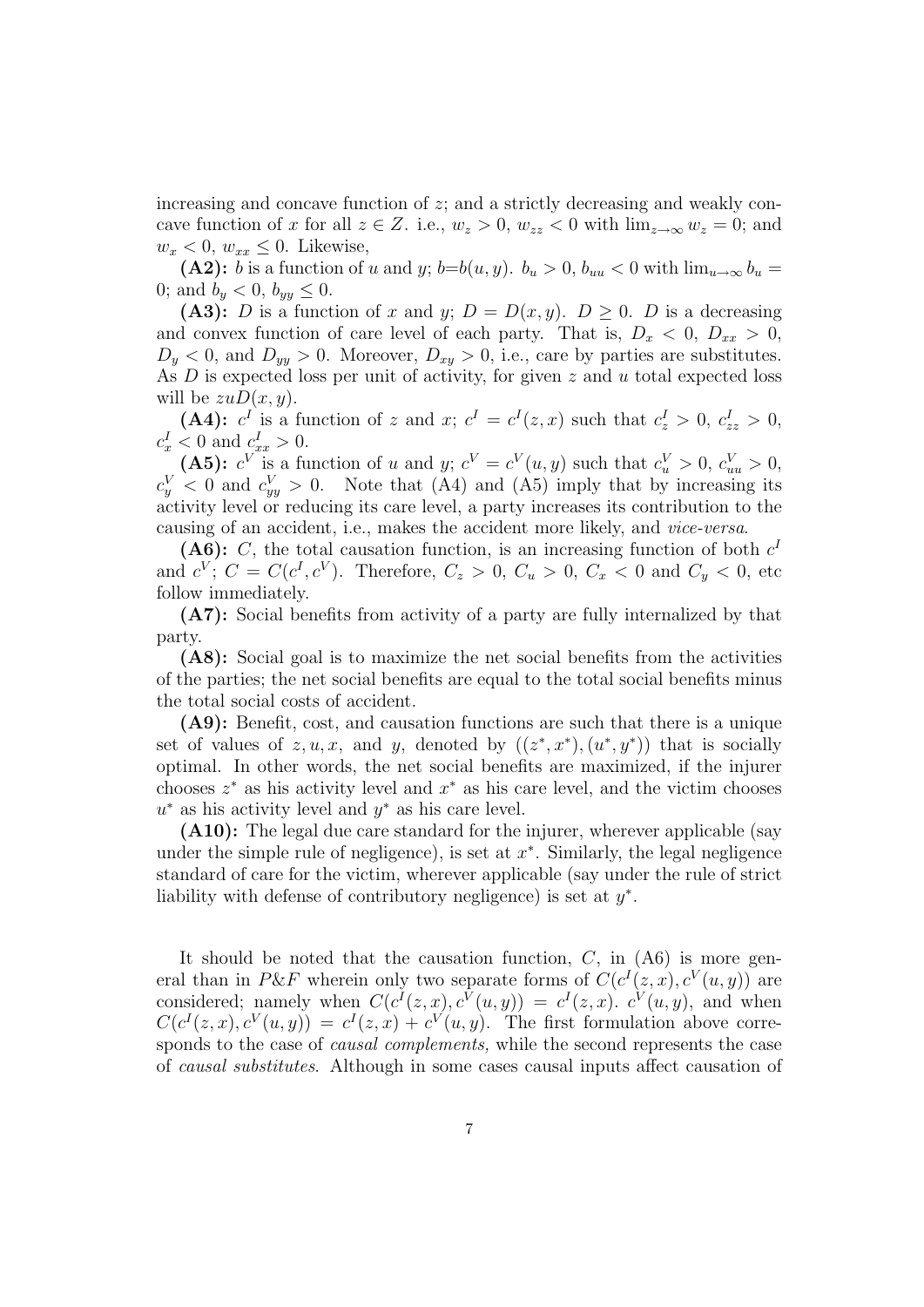an accident additively (i.e., causal substitutes) or multiplicatively (i.e., causal complements), in real life situations the parties are likely to affect the causation of an accident in several different ways, in which causation follows a more complex mix thereof (Parisi and Fon 2004; Landes and Posner, 1983).<sup>9</sup> Therefore, in this paper, we allow a general form of the causation function, subject to assumption (A6). The limiting cases of causal complements and causal substitutes can therefore be viewed as special cases of our general function  $C$ . The relevant results for these special cases can be found out simply by substituting any of the two explicit forms in our general causation function.

The social objective is to maximize the net social benefits from the activities. Therefore, the social optimization problem is given by: $^{10}$ 

$$
\max_{z,x,u,y} \{w(z,x) + b(u,y) - C(c^{I}(z,x), c^{V}(u,y))zuD(x,y)\}.
$$

In view of  $(A9)$ ,  $((z^*,x^*),(u^*,y^*))$  uniquely solves this problem.

A liability rule sets due care standards for both the parties. Also, depending on care and activity levels, it determines the shares in which accident loss is to be borne by the parties.

Formally, a liability rule can be considered as a rule or a mechanism that determines the proportions in which the victim and the injurer bear the accident loss, as a function of their care and activity levels. That is, given the choice of z and x made by the injurer and of u and y made by the victim, a liability rule uniquely determines the injurer's share,  $s(z, x, u, y)$ , and the victim's share,  $t(z, x, u, y)$ , of the accident loss.<sup>11</sup> For example, under the rule of *pure*  $comparative\ causation<sup>12</sup>$ 

$$
s(z, x, u, y) = \frac{c^{I}(z, x)}{c^{I}(z, x) + c^{V}(u, y)},
$$

and

$$
t(z, x, u, y) = \frac{c^{V}(u, y)}{c^{I}(z, x) + c^{V}(u, y)}.
$$

The choice of care and activity levels by one party depends on the liability rule in force, as well as on the care and activity levels chosen by the other party.

<sup>9</sup>Also see Rizzo and Arnold (1980 and 1986), Kaye and Aickin (1984), Wright (1985), and Kruskal (1986). <sup>10</sup>This formulation of social optimization problem is as in  $P \& F$ . Second order conditions are assumed to be fulfilled.

 $11$ It should be noted that in the standard literature, these share depend only on the care levels of the parties involved. Here, we have assumed causation of an accident to depend on care as well as activity levels, and we are concerned with comparative causation liability which requires loss sharing based on individual causal contributions. Therefore, in the present framework these shares depend on care as well as activity levels. A more precise specification of liability shares is provided below.

<sup>12</sup>See Parisi and Fon (2004).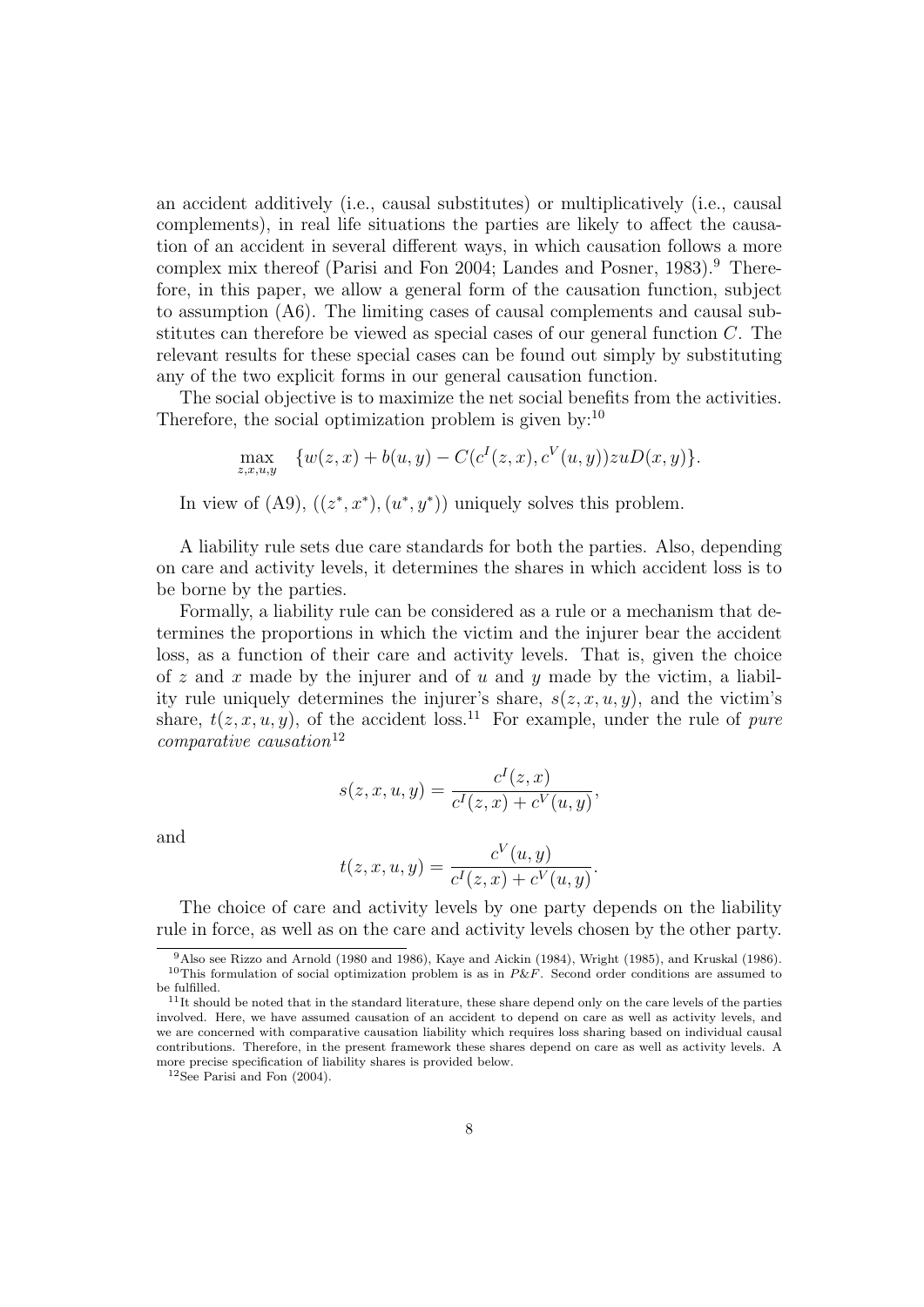For any given pair  $(u, y)$  chosen by the victim, the prospective injurer being rational and risk-neutral will choose a pair  $(z, x)$  that maximizes his expected payoff. In other words, given that  $(u, y) \in U \times Y$  is chosen by the victim, the problem facing the injurer becomes

$$
\max_{z,x} \quad \{w(z,x) - s(z,x,u,y)C(c^{I}(z,x),c^{V}(u,y))zuD(x,y)\}.
$$

Likewise, given that  $(z, x) \in Z \times X$  is chosen by the injurer, the problem facing the victim becomes

$$
\max_{u,y} \quad \{b(u,y) - t(z,x,u,y)C(c^{I}(z,x),c^{V}(u,y))zuD(x,y)\},\
$$

where  $s(z, x, u, y)$  and  $t(z, x, u, y)$  are determined by the relevant liability rule, but are such that  $s + t = 1.13$ 

Now, we are all set to introduce the rule of comparative causation. Under this rule, when a party is found solely negligent, it bears the entire accident loss. Accident loss is shared between the parties only in cases where parties are either both negligent or when both are non-negligent.<sup>14</sup> In such cases, the loss-sharing is done according to the criterion discussed above under the rule of pure comparative causation. Formally, under this rule, given  $(u, y) \in U \times Y$  is chosen by the victim, the problem faced by the injurer is given by the following:

$$
\max_{z, x} \begin{cases} w(z, x) & \text{if } x \geq x^* \text{ and } y < y^*; \\ w(z, x) - \frac{c^I(z, x)}{c^I(z, x) + c^V(u, y)} C(c^I(z, x), c^V(u, y)) z u D(x, y) \text{ if } x \geq x^* \text{ and } y \geq y^*, \\ \text{or if } x < x^* \text{ and } y < y^*; \\ w(z, x) - C(c^I(z, x), c^V(u, y)) z u D(x, y) & \text{if } x < x^* \text{ and } y \geq y^*. \end{cases}
$$

Similarly, given that  $(z, x) \in Z \times X$  is chosen by the injurer, the problem facing the victim is:

$$
\max_{u, y} \begin{cases} b(u, y) & \text{if } x < x^* \text{ and } y \ge y^*; \\ b(u, y) - \frac{c^V(u, y)}{c^I(z, x) + c^V(u, y)} C(c^I(z, x), c^V(u, y)) z u D(x, y) \text{ if } x \ge x^* \text{ and } y \ge y^*, \\ \text{or if } x < x^* \text{ and } y < y^*; \\ b(u, y) - C(c^I(z, x), c^V(u, y)) z u D(x, y) & \text{if } x \ge x^* \text{ and } y < y^*. \end{cases}
$$

<sup>&</sup>lt;sup>13</sup>Hence, any form of decoupling (with  $s + t > 1$ ) and of social insurance (with  $s + t < 1$ ) are excluded. <sup>14</sup>As explained above, this rule corresponds to the rule of comparative causation discussed in Parisi and Fon

<sup>(2004)</sup> under the name of "comparative causation under negligence."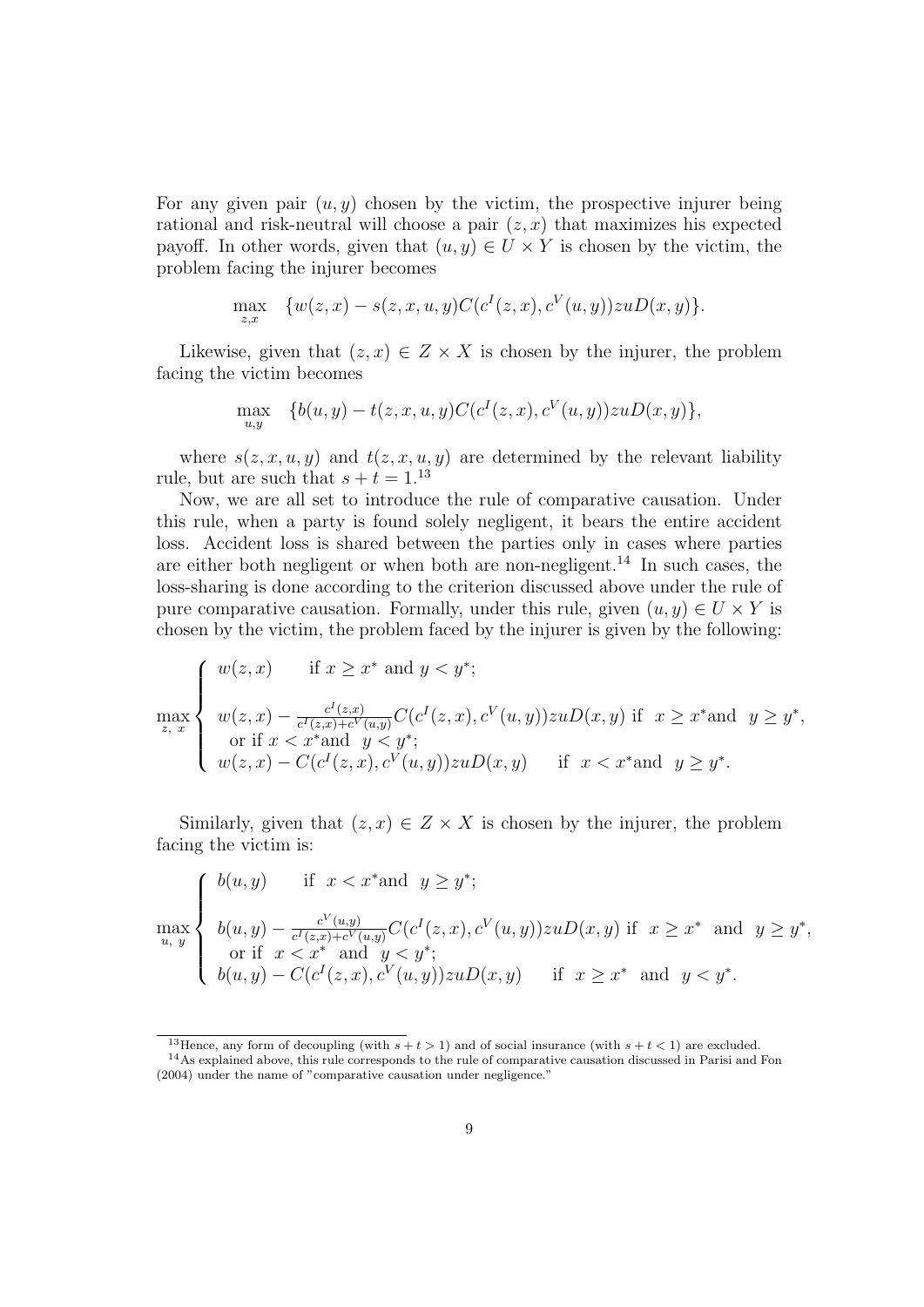Let an equilibrium under the rule of comparative causation be denoted by  $((\bar{z}, \bar{x}),(\bar{u}, \bar{y}))$ . In view of the above description of the rule, it is easy to see that the liability shares s and t depend on care as well as activity levels only when parties are either both negligent or both vigilant. In the remaining cases, namely when one party is negligent and the other is diligent, liability shares are essentially functions of only care levels.

### 3 Equilibria

In this section, we will study the nature of equilibria under the rule of comparative causation. Among other things, we will find out how the values  $((\bar{z}, \bar{x}),(\bar{u}, \bar{y}))$  compare with the socially optimal profile of care and activity levels derived above,  $((z^*,x^*),(u^*,y^*))$ . For the time being assume that under the rule at least one equilibrium exists. To start with, we explore the implications of the following property that is a common feature of negligence-based rules.

Property (P1): A non-negligent party has no liability, if the other party is negligent. That is, the entire accident loss is borne by the negligent party if the other party happens to be diligent.

First, we show that under a liability rule that satisfies property (P1), the parties cannot both be negligent in a N.E., no matter how the liability is assigned when both parties are negligent. In other words, in any Nash equilibrium,  $x < x^*$ and  $y < y^*$  can never hold.

To see why, take any set of values, say  $((z, x), (u, y))$  such that  $x < x^*$ and  $y < y^*$ . Suppose, the injurer chooses  $(z, x)$  and the victim chooses  $(u, y)$ . At  $((z, x), (u, y))$ , let  $s(z, x, u, y)$  be the injurer's share of loss, where  $0 \leq$  $s(z, x, u, y) \leq 1$ . So,  $t(z, x, u, y) = 1 - s(z, x, u, y)$ . As a result, suppressing the arguments of s and t, at  $((z, x), (u, y))$ , the payoff of the victim is

$$
b(u, y) - t C(cI(z, x), cV(u, y))zuD(x, y).
$$

On the other hand, given that  $(z, x)$  is chosen by the injurer, if the victim instead chooses  $(u^*, y^*)$ , then the injurer will be solely negligent. In that case, in view of (P1), the injurer's liability will be full and that of the victim will be none. Therefore, given that  $(z, x)$  is chosen by the injurer, if the victim chooses  $(u^*, y^*)$ , his payoff will be  $b(u^*, y^*)$ . Similarly, at  $((z, x), (u, y))$  the payoff of the injurer is

$$
w(z,x) - s C(cI(z,x), cV(u,y))zuD(x,y).
$$

But, given that  $(u, y)$  is chosen by the victim, if the injurer chooses instead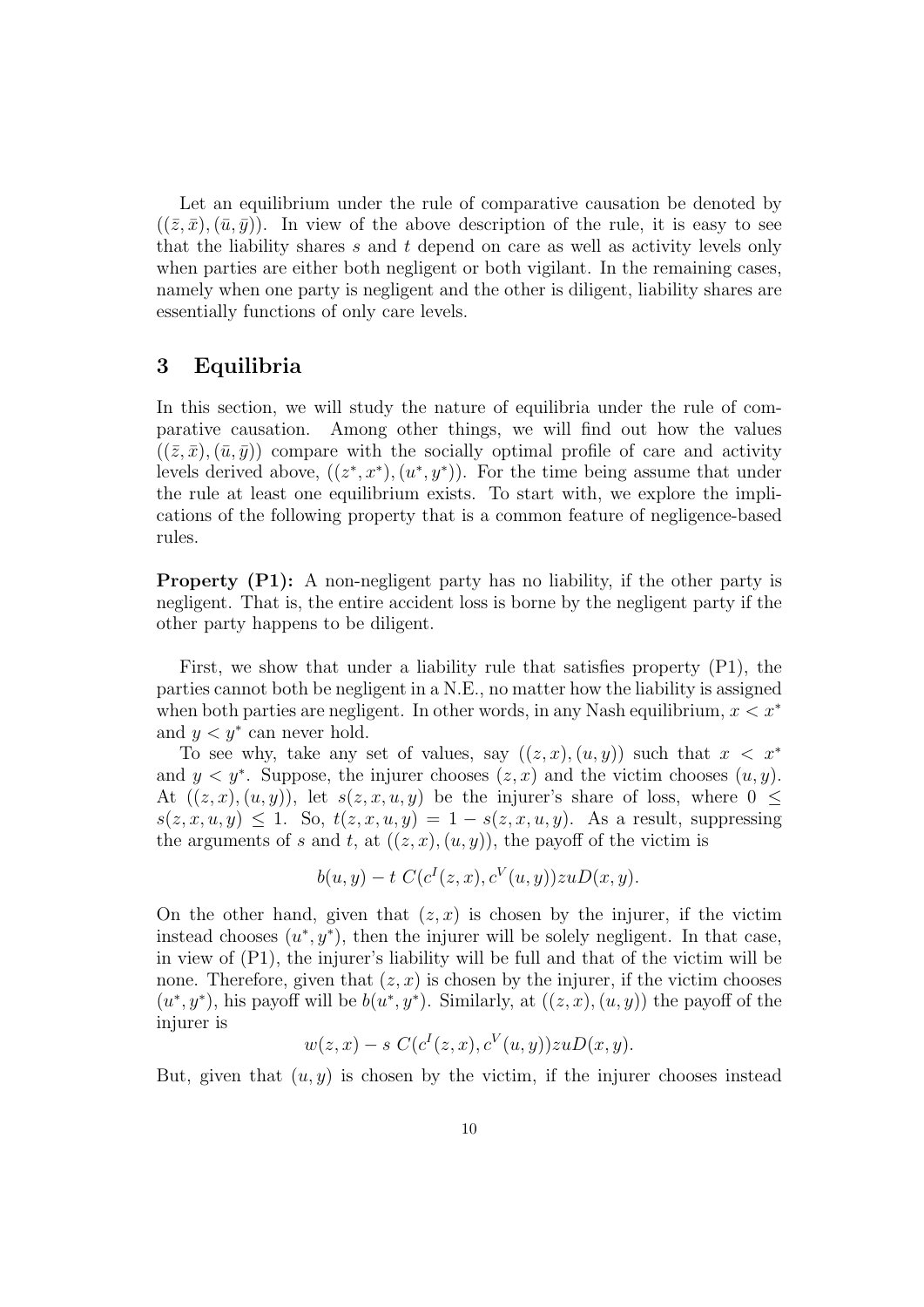$(z^*,x^*)$ , his payoff will be  $w(z^*,x^*)$ . At  $((z,x),(u,y))$  if

$$
w(z^*, x^*) > w(z, x) - sC(c^{I}(z, x), c^{V}(u, y))zuD(x, y)
$$

holds, then a unilateral deviation by the injurer to  $(z^*, x^*)$  is strictly preferable. In that case,  $((z, x), (u, y))$  cannot be a N.E. Thus, if  $((z, x), (u, y))$  is a N.E., then a unilateral deviation by the injurer to  $(z^*, x^*)$  cannot be strictly preferable. Therefore, assume that

$$
w(z,x) - sC(c^{I}(z,x), c^{V}(u,y))zuD(x,y) \ge w(z^*, x^*).
$$
 (1)

Since  $((z, x), (u, y)) \neq ((z^*, x^*), (u^*, y^*))$ , by assumption, we know that

$$
w(z^*,x^*) + b(u^*,y^*) - C(c^I(z^*,x^*),c^V(u^*,y^*))z^*u^*D(x^*,y^*)
$$
  
> 
$$
w(z,x) + b(u,y) - C(c^I(z,x),c^V(u,y))zuD(x,y).
$$
 (2)

Subtracting  $w(z^*,x^*)$  from the LHS and  $w(z,x) - sC(c^I(z,x), c^V(u,y))zuD(x,y)$ from the RHS of  $(2)$ , in view of  $(1)$ , we get

$$
b(u^*, y^*) > b(u, y) + C(c^I(z^*, x^*), c^V(u^*, y^*))z^*u^*D(x^*, y^*)
$$
\n
$$
- tC(c^I(z, x), c^V(u, y))zuD(x, y).
$$
\n(3)

Now, since by assumption  $C(c^I(z^*,x^*), c^V(u^*,y^*))z^*u^*D(x^*,y^*) \geq 0$ , from (3) we have

$$
b(u^*, y^*) > b(u, y) - tC(c^{I}(z, x), c^{V}(u, y))zuD(x, y).
$$

That is, given  $(z, x)$  is chosen by the injurer, payoff of the victim is strictly greater if he chooses  $(u^*, y^*)$  rather than  $(u, y)$ , i.e., the victim is better off adopting  $(u^*, y^*)$  rather than  $(u, y)$ . Again,  $((z, x), (u, y))$  cannot be a N.E.

In other words, under a liability rule satisfying  $(P1)$ , from any  $((z, x), (u, y))$ such that  $x < x^*$  &  $y < y^*$ , either the injurer will find unilaterally deviation to  $(z^*,x^*)$  preferable, or the victim will find unilaterally deviation to  $(u^*,y^*)$ preferable. Hence, we have the following result: If a liability rule satisfies property (P1), then

$$
(\forall ((z, x), (u, y))[x < x^* \& y < y^* \Rightarrow ((z, x), (u, y)) \text{ cannot be a N.E.}]
$$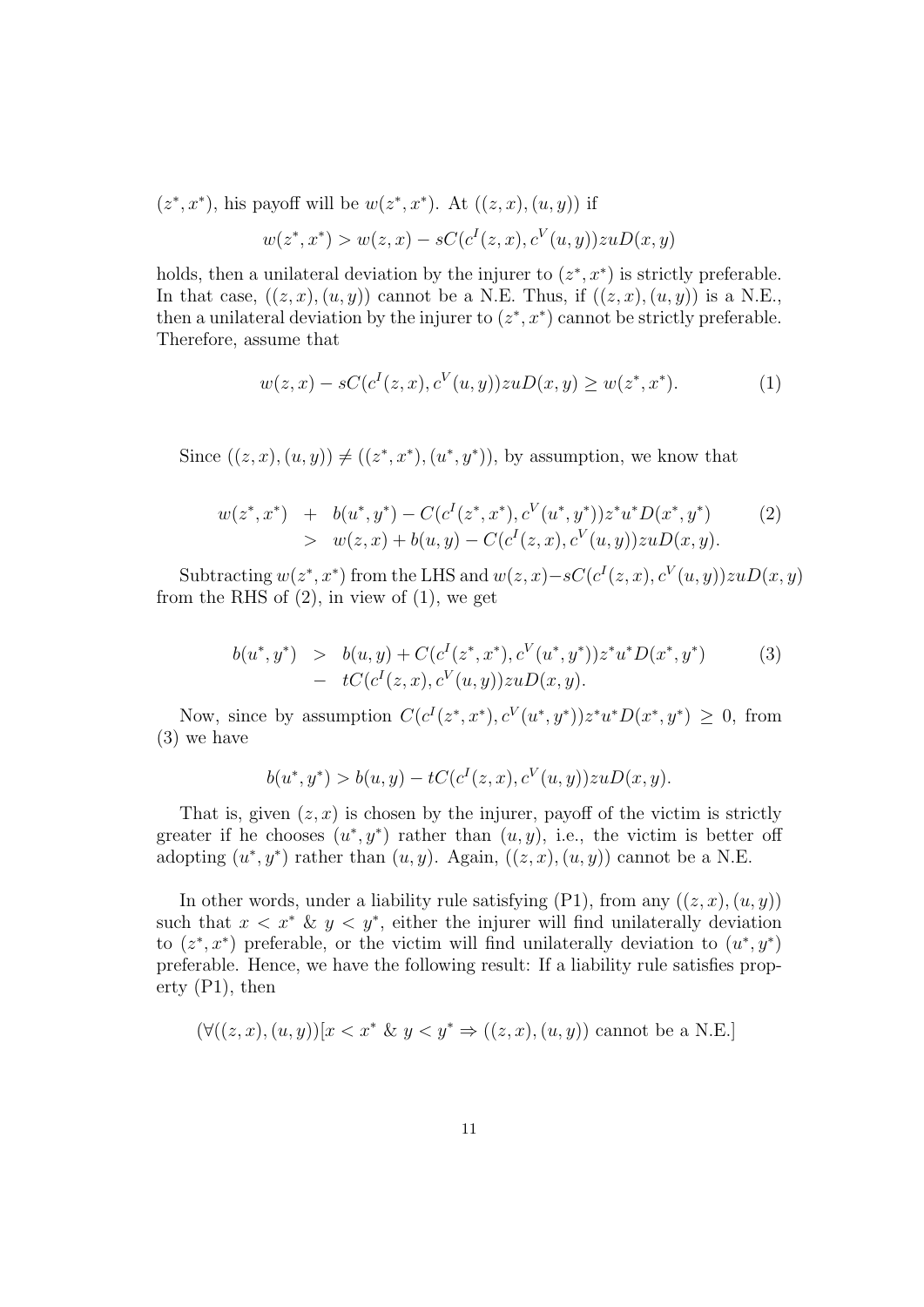It is interesting to note that all of the negligence criterion based rules discussed in the literature (e.g., the rule of negligence, the rule of negligence with the defense of contributory negligence, the rule of strict liability with the defense of contributory negligence) satisfy property  $(P1)$ . Therefore, under any of these rules there cannot be an equilibrium in which both the parties are negligent.

Now, let us return to the rule of comparative causation. Equilibrium under the rule is denoted by  $((\bar{z}, \bar{x}),(\bar{u}, \bar{y}))$ . As we stated earlier, we want to find out how  $((\bar{z}, \bar{x}), (\bar{u}, \bar{y}))$  compares with the socially optimal profile of activity and care levels, i.e., with  $((z^*, x^*), (u^*, y^*)).$ 

As it turns out, the rule of comparative causation satisfies Property (P1). Therefore, in equilibrium  $\bar{x} < x^*$  and  $\bar{x} < y^*$  can never hold, i.e., under the rule of comparative causation, there cannot be a N.E. in which both parties choose to be negligent with respect to care levels.

In fact, Property (P1) enables us to make further deductions about the behavior of the parties with respect to their choice of care levels. Suppose a liability rule satisfies Property (P1). When  $x \geq x^*$  and  $y < y^*$ , the victim is solely negligent. In such an event, due to Property (P1), the injurer has no liability. So, for given z his payoff is  $w(z, x)$ . Note that  $w(z, x)$  increases as care level x decreases. Therefore, regardless of the  $z$  chosen by him whenever  $x > x^*$ , the injurer can increase his payoff simply by reducing x until he reaches  $x^*$ . This means that if the victim has chosen some y such that  $y < y^*$ , the injurer is always better off adopting  $x^*$  rather than any  $x > x^*$ , regardless of what z is. As a result, any set of values  $((z, x), (u, y))$ , such that  $x > x^*$  &  $y < y^*$ , cannot be a N.E. Similarly, under a rule that satisfies Property (P1), a set of values  $((z, x), (u, y))$ , such that  $x < x^* \& y > y^*$ , cannot be a N.E. In this case, the victim can increase his payoff by reducing  $y$  until he reaches  $y^*$ . Therefore, in view of the fact that the rule of comparative causation satisfies Property (P1), we have the following result for the rule: For all  $((z, x), (u, y))$ 

$$
[(x > x^* \& y < y^*) \text{ or } (x < x^* \& y > y^*)] \Rightarrow ((z, x), (u, y)) \text{ cannot be a N.E.}
$$

In the following we will show that under the rule of comparative causation, in equilibrium no party would want to be negligent. For the ease of exposition, let

 $z_p^*$  = the activity level of the injurer that maximizes  $w(z, x)$  when  $x = x^*$ .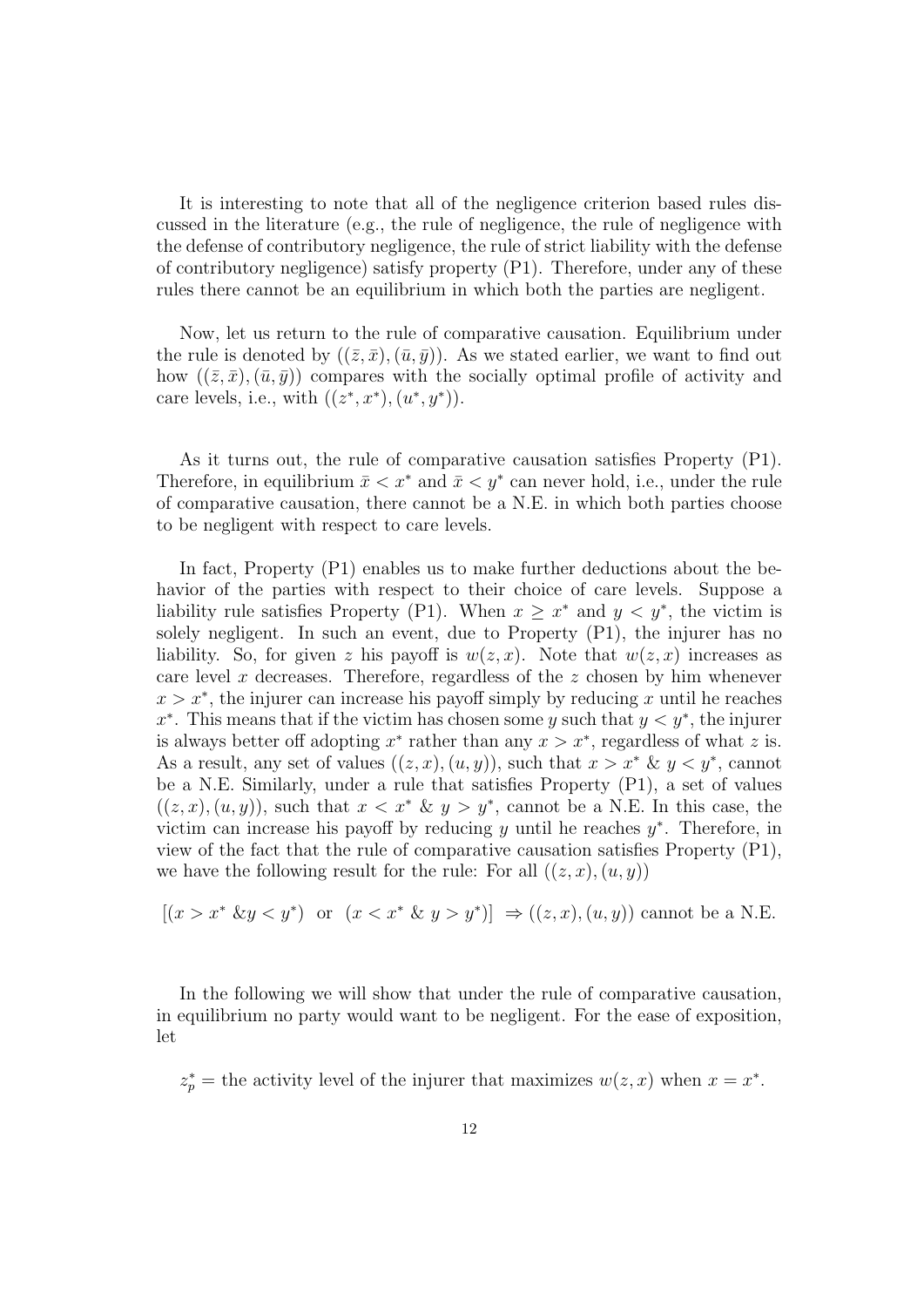$u_p^*$  = the activity level of the victim that maximizes  $b(u, y)$  when  $y = y^*$ .

That is,  $z_p^*$  is the optimum activity level for the injurer when he simply chooses  $x^*$  as care level but does not bear the accident costs at all. Likewise, for  $u_p^*$ . It is easy to show that  $z_p^* > z^*$  and  $u_p^* > u^*$ . That is, if the injurer can avoid liability simply by adopting due care  $x^*$  his activity level will be excessive. Similarly, the victim's activity level will be excessive, if he can avoid liability simply by adopting due care  $y^*$ .

Remark: When a liability rule satisfies Property (P1), in the region of  $x \geq x^*$  and  $y < y^*$ , the injurer's payoff is  $w(z, x)$ . But  $w(z, x)$  is uniquely maximized at  $(z_p^*, x^*)$ . Therefore, under a liability rule that satisfies Property (P1), when  $x \geq x^*$  and  $y < y^*$ , a set of values  $((z, x), (u, y))$  can be a N.E. only if  $(z, x) = (z_p^*, x^*)$ ; if  $(z, x)$  is different from  $(z_p^*, x^*)$ , the injurer can increase his payoff by deviating to  $(z_p^*, x^*)$ . Clearly, such deviation should not be possible in an equilibrium. Similarly, under a rule satisfying Property (P1), a set of values  $((z, x), (u, y)),$  where  $x < x^*$  and  $y \ge y^*$ , can be a N.E. only if  $(u, y) = (u_p^*, y^*)$ .

Now we are ready to state and prove our main result about the nature of equilibria under comparative causation: A set of values  $((z, x), (u, y))$  can be a N.E. under the rule only if  $x \geq x^*$  and  $y \geq y^*$ . Formally,

**Proposition 1** Let  $((\bar{z}, \bar{x}), (\bar{u}, \bar{y}))$  be a N.E. under the rule of comparative causation. Then,  $\bar{x} \geq x^*$  and  $\bar{y} \geq y^*$ .

A formal proof is provided in the Appendix. Informal argument is as follows. In view of the above, a set of values  $((z, x), (u, y))$  cannot be a N.E. if  $x < x^*$ and  $y \leq y^*$ , or if  $x > x^*$  and  $y \leq y^*$ , or if  $x \leq x^*$  and  $y > y^*$ . Therefore, to prove the claim, it is sufficient to show that under the rule, a set of values  $((z, x), (u, y))$ , such that  $x = x^*$  and  $y < y^*$ , or  $x < x^*$  and  $y = y^*$ , cannot be a N.E.

When  $y = y^*$  and  $x < x^*$ , the injurer is the solely negligent party. Therefore, the victim's liability is zero. This means that the victim has strong incentives to engage in an excessive level of activity. The excessive activity on the part of the victim further increases the costs of accident, and it is the injurer who bears the entire cost. Therefore, in order to decrease the accident costs, a solely negligent injurer has incentive to increase his care level. In addition, excessive activity level of the victim enhances the productivity of the injurer's care, providing him with additional incentives to take even greater care. Indeed, as the formal argument shows the injurer does not want to take care that is less than  $x^*$ . An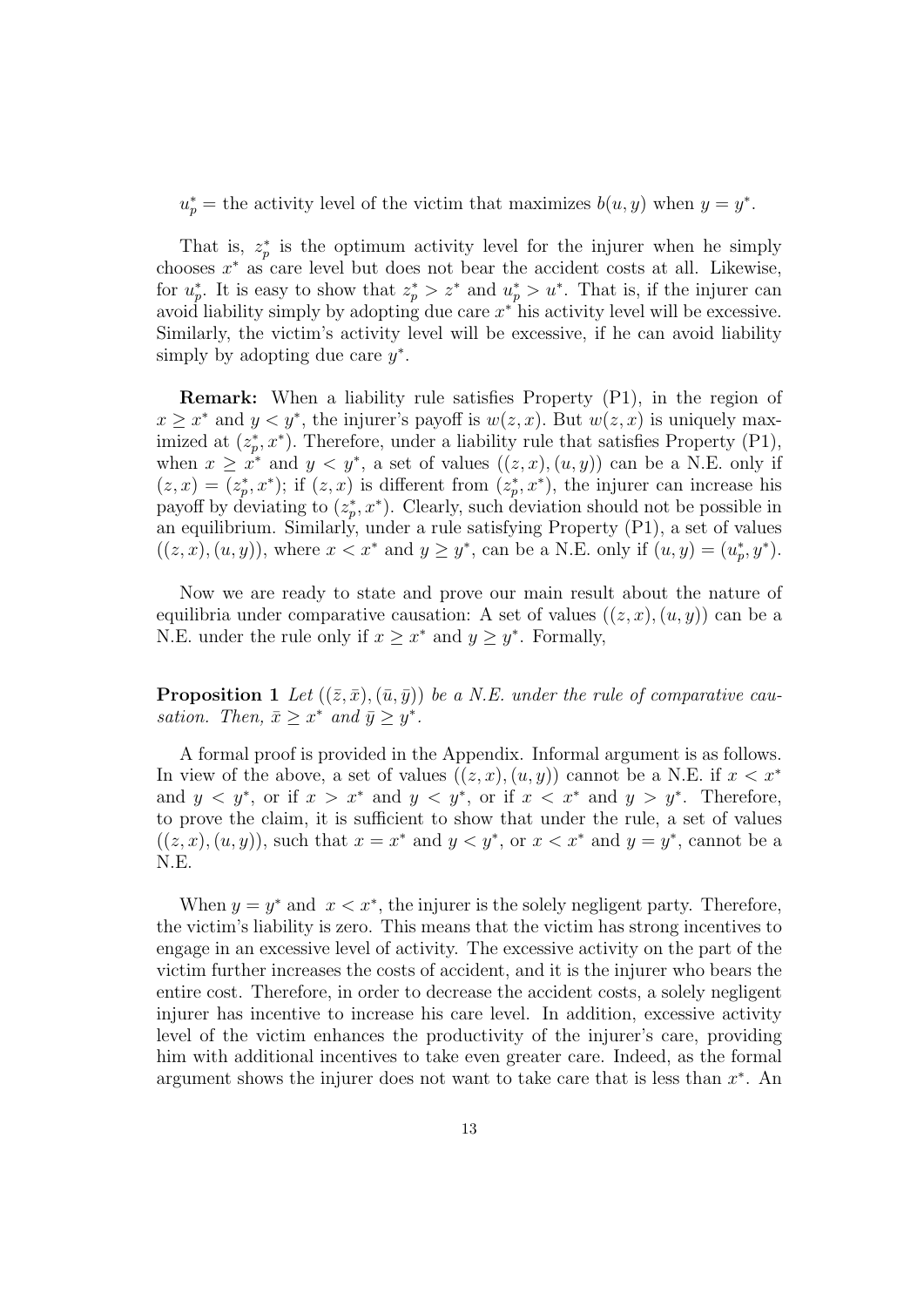analogous argument shows that a set of values  $((z, x), (u, y))$ , where  $x = x^*$  and  $y < y^*$ , cannot be a N.E.  $\Box$ 

Therefore, we have proved that an equilibrium under the rule of comparative causation will have at least the due care levels chosen by both the parties. Moreover, under certain conditions it is possible to prove that there will be a N.E. in the domain where both parties take due care.<sup>15</sup> Unfortunately, without imposing more structure of the functional forms, we cannot make a similar claim with respect to the equilibrium choice of activity levels by parties.

### 4 The Virtues of Comparative Causation

By now we know that the rule of comparative causation induces both parties to be diligent. That is, under the rule, to be diligent is a dominant strategy for each party. In this section, we show that the rule of comparative causation has some additional interesting effects on the parties' activity levels that are not observed under any other conventional liability rule. These effects may be desirable or undesirable according to the circumstances of the case.

Let us start by anticipating that comparative causation, like all conventional liability rules, is unable to create optimal activity level incentives for both parties. Under the rule, the profile of efficient care and activity levels for both parties is not an equilibrium.

**Proposition 2** Under the rule of comparative causation,  $((z^*, x^*), (u^*, y^*))$  is not a N.E.

A formal proof is provided in the Appendix. The rule of comparative causation cannot create an optimal care and activity level incentives, for any arbitrary form of causation function. This is an inevitable result, since under comparative causation the residual loss is never borne by both parties in full. It is interesting, however, to note that, unlike any other known liability rule, both parties partially internalize the accident loss in equilibrium. This produces two important effects: (i) spreading the activity level incentives between the parties, rather than concentrating them on one or the other party, and (ii) augmenting the care incentives for one or both parties. This is due to the fact that, since both parties face a share of the accident loss in equilibrium, they will have incentives to mitigate their liability exposure by decreasing their level of activity and increasing their care level.

To prove the latter portion of this claim, we can consider an example wherein activity levels are constant, and where parties can choose only care levels. Since

<sup>&</sup>lt;sup>15</sup>The existence of Nash equilibria follows from a result in game theory. For details see Singh (2006).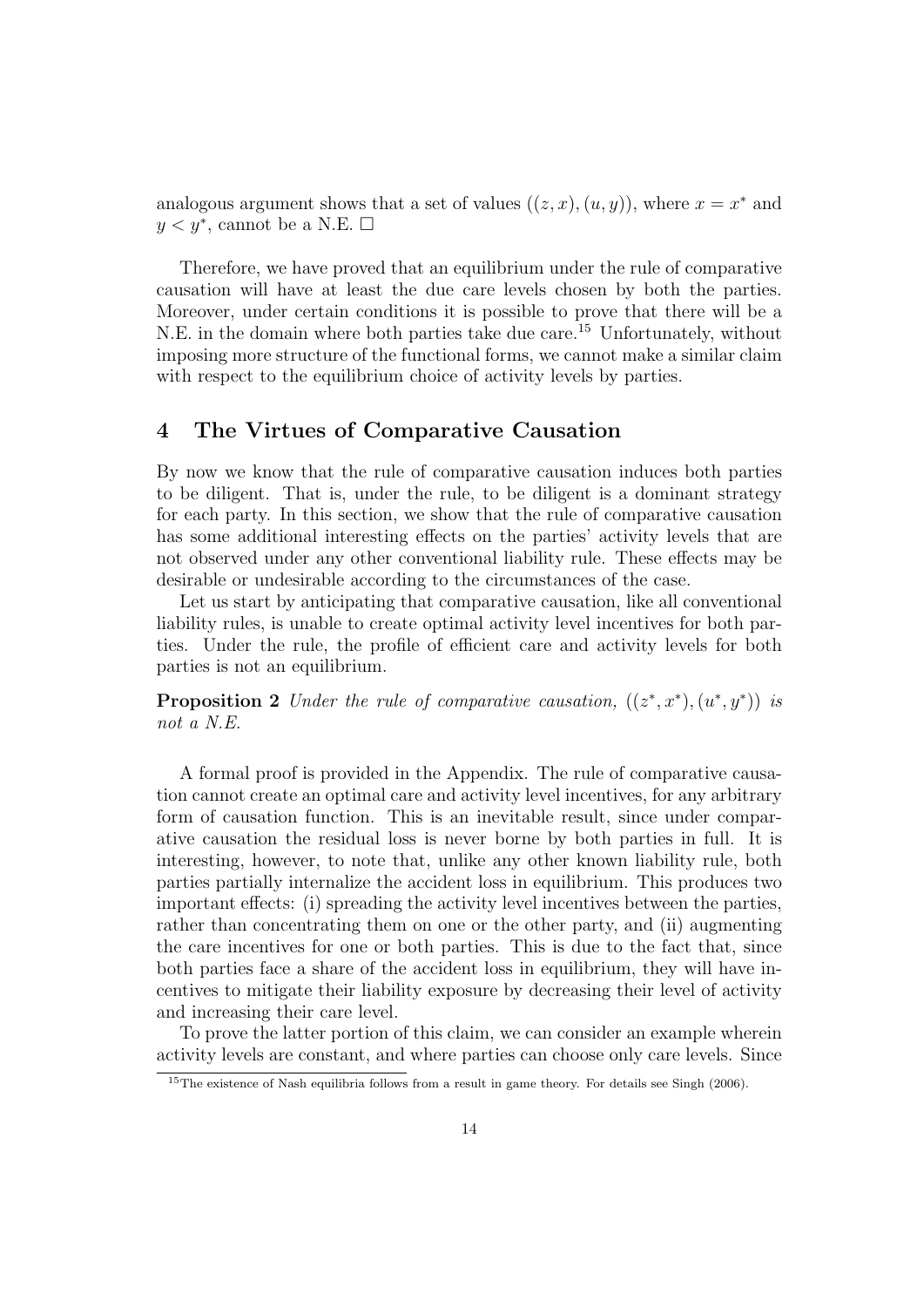accident contexts with constant activity levels are special a case of contexts with variable activity levels, this illustration will show the effect of the comparative causation rule on the parties' care incentives. Here is one such example.

Suppose activity levels are fixed at 1, i.e., suppose  $z = 1 = u$  are given. In such a context,  $c^I$  is a function of x only, and  $c^V$  is a function of y only. Moreover, the standard social optimization problem can be written as

$$
\min_{(x,y)\in X\times Y} \ \{x+y+C(c^{I}(x), c^{V}(x))D(x,y)\}.
$$

Also, the rule of comparative causation can be defined as follows:<sup>16</sup>

$$
x \ge x^* \& y \ge y^* \Rightarrow [s(x, y) = \frac{c^I(x)}{c^I(x) + c^V(y)} \& t(x, y) = \frac{c^V(y)}{c^I(x) + c^V(y)}];
$$
\n
$$
x < x^* \& y < y^* \Rightarrow [s(x, y) = \frac{c^I(x)}{c^I(x) + c^V(y)} \& t(x, y) = \frac{c^V(y)}{c^I(x) + c^V(y)}];
$$
\n
$$
x \ge x^* \& y < y^* \Rightarrow [s(x, y) = 0 \& t(x, y) = 1];
$$
\n
$$
x < x^* \& y \ge y^* \Rightarrow [s(x, y) = 1 \& t(x, y) = 0].
$$

For further simplicity assume that  $D(x, y)$  is constant. So, we simply write it as D. Also, let  $C(c^{I}(x), c^{V}(x)) = [c^{I}(x) + c^{V}(x)]^{\frac{1}{2}}$ . In this simple setting, the social optimization problem can be rewritten as

$$
\min_{(x,y)\in X\times Y} \ \{x+y+\sqrt{c^I(x)+c^V(y)} \ . \ D\}.
$$

Therefore,  $x^*$  and  $y^*$  solve the following first order conditions:

$$
1 + \frac{c_x^I(x)D}{2\sqrt{c^I(x) + c^V(y^*)}} = 0\tag{4}
$$

$$
1 + \frac{c_y^V(y)D}{2\sqrt{c^I(x^*) + c^V(y)}} = 0,
$$
\n(5)

respectively.

Note that when  $x \geq x^*$  and  $y \geq y^*$ , total costs of the injurer are given by

$$
x + \frac{c^{I}(x)}{c^{I}(x) + c^{V}(y)} \sqrt{c^{I}(x) + c^{V}(y)}
$$
 D, i.e.,  $x + \frac{c^{I}(x)}{\sqrt{c^{I}(x) + c^{V}(y)}}$  D.

Now, suppose the injurer has chosen  $x^*$  and the victim has chosen  $y^*$ . Given  $y^*$  chosen by the victim, consider a marginal increase in care from  $x^*$  by the

<sup>&</sup>lt;sup>16</sup>For more on the efficiency of 'comparative causation' when activity levels are constant, see Singh (2007)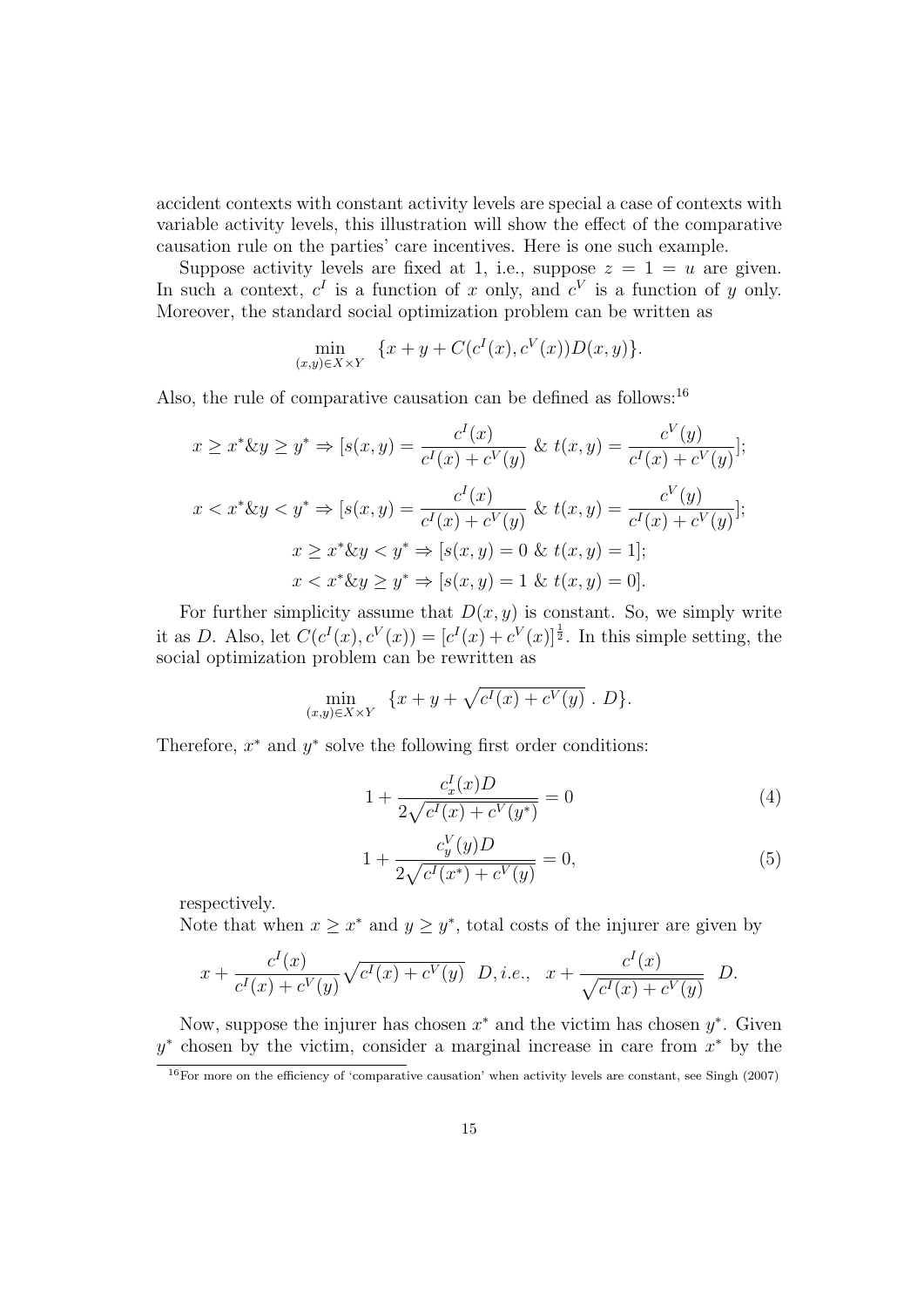injurer. At  $x^*$ , the change in the total costs of the injurer caused by marginal increase in care is equal to  $\frac{d}{dx}(x + \frac{c^I(x)}{\sqrt{c^I(x) + c^I(x)}})$  $\frac{c^*(x)}{c^I(x)+c^V(y^*)}$   $D)|_{x=x^*}$ , i.e., equal to

$$
1 + \frac{c_x^I(x^*) \ D}{\sqrt{c^I(x^*) + c^V(y^*)}} - \frac{c_x^I(x^*) \ c^I(x^*) \ D}{2[c^I(x^*) + c^V(y^*)]^{\frac{3}{2}}}.
$$
\n
$$
(6)
$$

From (4), given y<sup>\*</sup> chosen by the victim, at x<sup>\*</sup>, we have  $1 = -\frac{c_x^L(x^*)D}{\sqrt{L(x^*)^2}}$  $\frac{c_x^l(x^*)D}{2\sqrt{c^l(x^*)+c^V(y^*)}}.$ So, (6) can be rewritten as

$$
-\frac{c_x^I(x^*)D}{2\sqrt{c^I(x^*)+c^V(y^*)}} + \frac{c_x^I(x^*)D}{\sqrt{c^I(x^*)+c^V(y^*)}} - \frac{c_x^I(x^*)c^I(x^*)D}{2[c^I(x^*)+c^V(y^*)]^{\frac{3}{2}}}, i.e,
$$

as

$$
\frac{c_x^I(x^*)}{2\sqrt{c^I(x^*) + c^V(y^*)}} \Big[1 - \frac{c^I(x^*)}{[c^I(x^*) + c^V(y^*)]} \Big] D.
$$

However, since  $c_x^I(x) < 0$ ,  $C(c^I(x), c^V(y)) > 0$  always, and  $c^I(x^*) < [c^I(x^*) +$  $c^V(y^*)$ , therefore, we have

$$
\frac{c_x^I(x^*)}{2\sqrt{c^I(x^*) + c^V(y^*)}} \left[1 - \frac{c^I(x^*)}{[c^I(x^*) + c^V(y^*)]} \right] D < 0.
$$

That is, the injurer can decrease his total costs by increasing his care level beyond  $x^*$ . Hence,  $(x^*, y^*)$  is not a N.E. under the rule. That is, the rule of comparative causation may lead to excessive care levels. This possible distortion of care incentives may be useful to compensate for court errors and could be avoided by allowing the shares of causation to be apportioned exclusively on the basis of activity levels, rather than care levels, along the idea originally set by Calabresi (1996).

The effect of comparative causation on the parties' activity level incentives is instead worthy of attention. It is in this dimension that the virtues (and possible limits) of the criterion of comparative causation lie. Comparative causation leads both parties to face a share of the accident loss in equilibrium. This spreads the activity level incentives between them, such that both parties will face (partial) incentives to mitigate their liability exposure by decreasing their level of activity. This is an effect that, decoupling solutions apart, no standard liability rule can generate. The fact that the parties face only partial activity level incentives is inevitable since it is impossible to put the entire accident loss on both the parties at the same time. As a result, no standard liability rule can achieve the first best activity levels for both parties. Moreover, the above shown inefficiency of the rule of comparative causation for a constant activity level accident context is attributable to the choice of specific functional form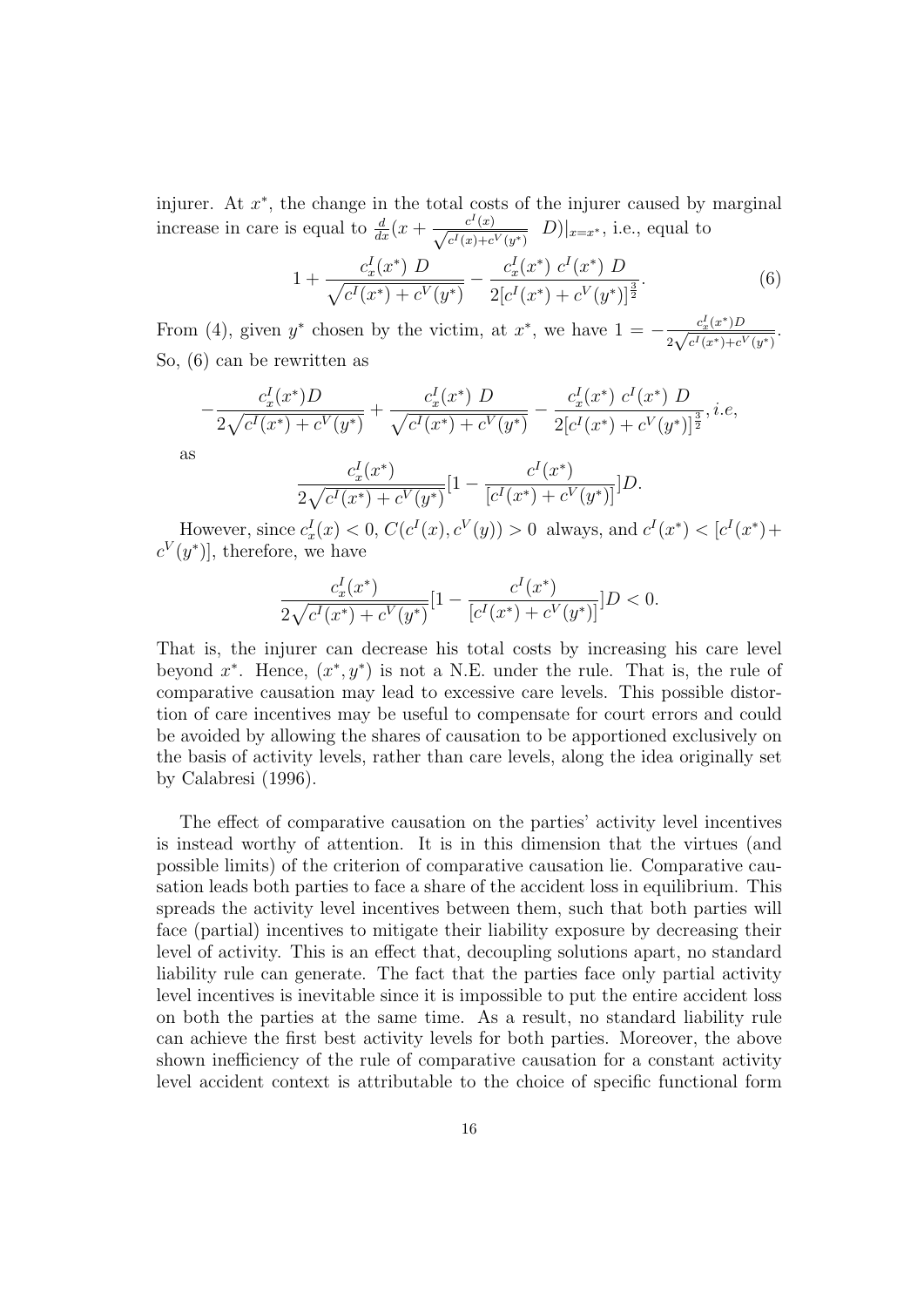of the causation function. For the standard cases of causal complements and causal substitutes, the rule is efficient when activity levels are constant (See Singh 2007 b).

This unveils some of the virtues and desirable properties of the rule of comparative causation. Proposition 1 shows that in an equilibrium under the rule, both the parties will always choose at least the due level of care or more. We have shown this for variable activity level accident contexts. It is easy to prove a similar claim for constant activity levels accident context as well. This means that the rule creates incentives for both the parties to be diligent. Recall that when both the parties have opted for at least the due level of care, under the rule the accident loss is apportioned between the parties in proportion to their causal contributions. Therefore, this rule induces at least the efficient care by both the parties as well as equitable distribution of accident loss among them. It does so for contexts with constant as well as variable activity levels. The sharing of the accident loss between a nonnegligent injurer and his nonnegligent victim spreads activity level and R&D incentives between prospective tortfeasors and their victims. As a result, both parties have incentives to moderate their activity levels and increase R&D so as to reduce the expected accident loss. This is an effect that is never observed under the other negligence and strict liability based regimes. It is this attribute of the rule of comparative causation that sets it apart.

## 5 Concluding Remarks

The principle of comparative causation has gained attention in the recent law and economics literature. However, its implications in terms of the nature of equilibria it generates and their efficiency properties have remained understudied. The results of this paper have contributed to a better understanding of the effects of comparative causation on the parties' care and activity level incentives. The analysis has been carried out in a very general framework. We have assumed that care levels as well as activity levels of the parties may affect the causation of accident and the expected loss in the event of accident. Moreover, we have extended the conventional framework by adopting a very general causation function. We have provided a formal proof of the conjecture made in Parisi and Fon (2004) that the principle of comparative causation can achieve an equitable loss-sharing between non-negligent parties, without diluting the parties' care incentives.

The rule of comparative causation combines essential elements of the negligence regimes with the loss-spreading function of comparative causation. We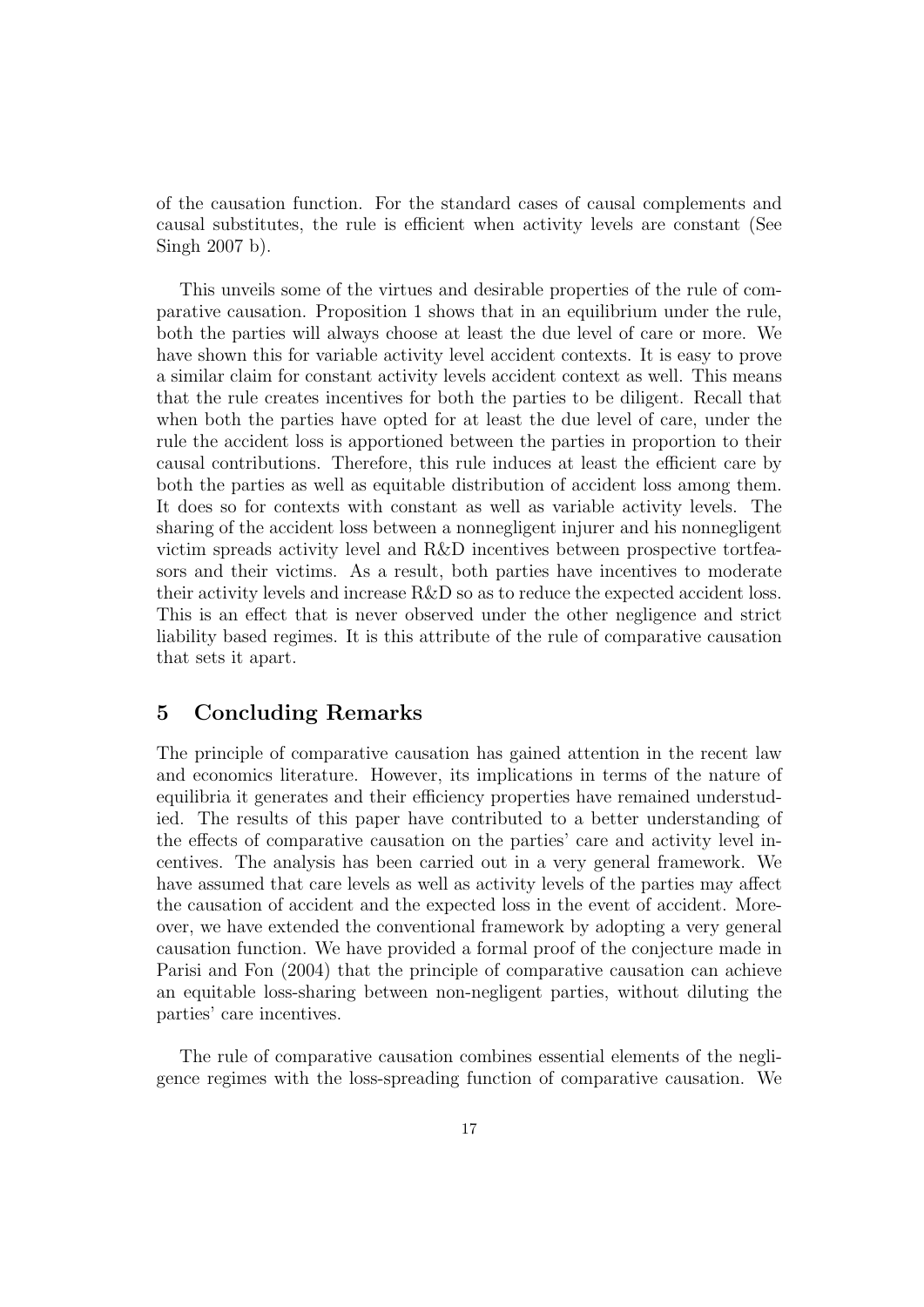have shown that in a comparative causation regime, both parties adopt a level of care that is at least as high as the due level of care. That is the rule can ensure diligence by both parties. When causation can be affected by care levels, the rule can however have an overshooting effect, leading to the adoption of a care level that exceeds the due level. This is an interesting result, since conventional wisdom would instead suggest that loss-spreading in equilibrium would lead to an undershooting effect, diluting rather than exacerbating the parties' care incentives. Therefore, comparative causation induces diligent care as well as equitable distribution of loss among the parties involved in an accident. Moreover, it does so for contexts with constant as well as with variable activity levels.

The effects of comparative causation are particularly interesting with respect to the parties' activity level incentives. Comparative causation induces both parties to internalize a positive share of the social cost and benefits of their care and activity level in equilibrium, spreading the residual incentives to control activity levels between both parties. Whether these peculiar features of the comparative causation regimes are desirable in real life contexts, depends on a variety of factors. The findings of this paper will hopefully serve as a basis for future research, and for a systematic assessment of the overall performance of the comparative causation rule, in consideration of the parameters of the accident problem.

#### APPENDIX

#### Proof of Proposition 1:

First of all, note that the assumption that  $((z^*, x^*), (u^*, y^*))$  uniquely solves the social optimization problem implies the following:

 $(z^*, x^*)$  uniquely solves

$$
\max_{z, x} \{ w(z, x) - C(c^I(z, x), c^V(u^*, y^*)) z u^* D(x, y^*) \}.
$$

That is,  $z^*$  and  $x^*$  simultaneously solve (7) and (8).

$$
w_z(z, x) = [C_z(c^I(z, x), c^V(u^*, y^*))z + C(c^I(z, x), c^V(u^*, y^*))]u^*D(x, y^*)
$$
 (7)

$$
w_x(z, x) = [C_x(c^I(z, x), c^V(u^*, y^*))D(x, y^*)+ C(c^I(z, x), c^V(u^*, y^*))D_x(x, y^*)]zu^*.
$$
\n(8)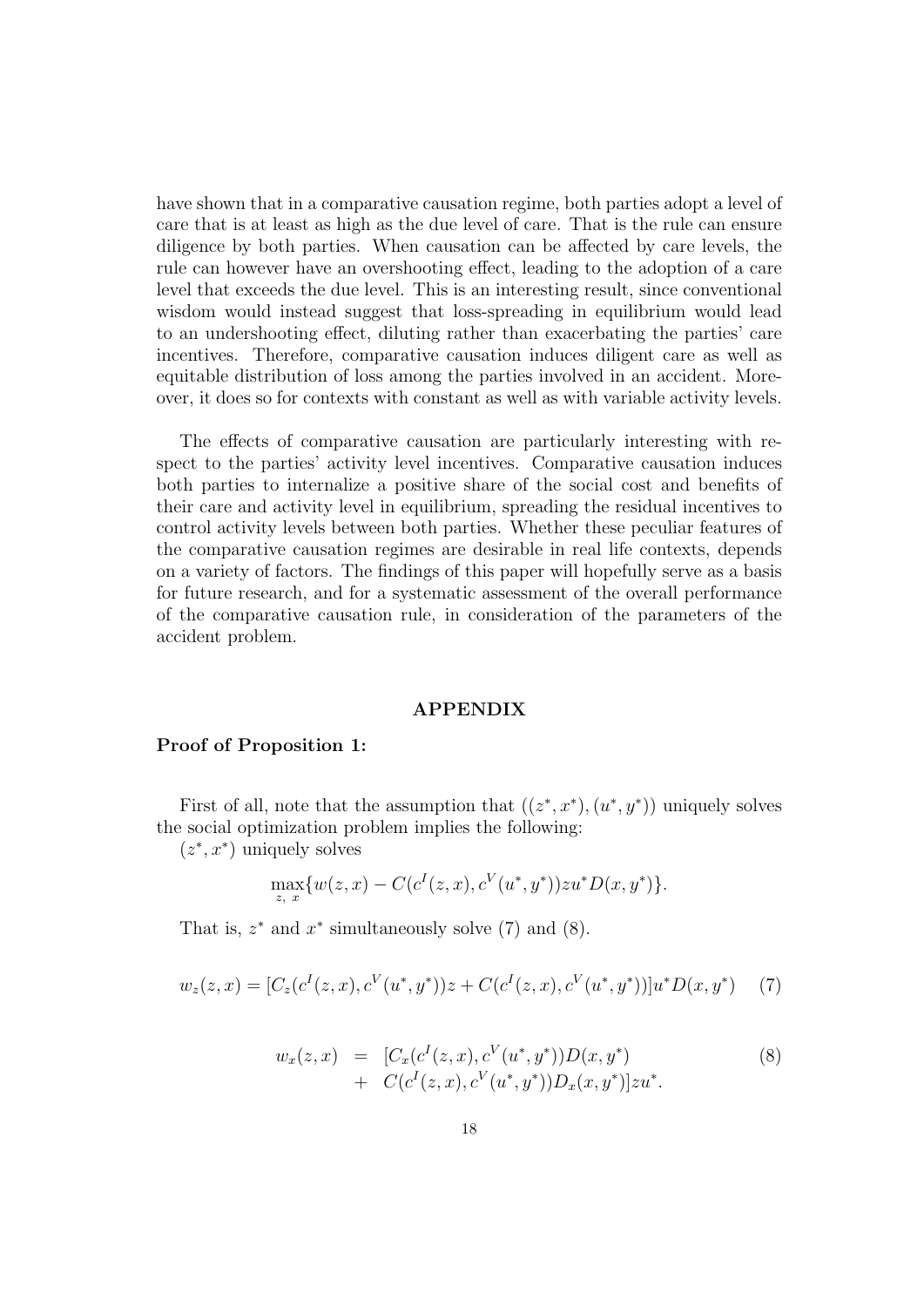More specifically,  $z^*$  solves  $(9)$ :

$$
w_z(z, x^*) = [C_z(c^I(z, x^*), c^V(u^*, y^*))z + C(c^I(z, x^*), c^V(u^*, y^*))]u^*D(x^*, y^*).
$$
\n(9)

Similarly,  $(u^*, y^*)$  uniquely solves

$$
\max_{u, y} \{b(u, y) - C(c^{I}(z^*, x^*), c^{V}(u, y))z^*uD(x^*, y)\}.
$$

That is,  $u^*$  and  $y^*$  simultaneously solve (10) and (11).

$$
b_u(u, y) = [C_u(c^I(z^*, x^*), c^V(u, y))u + C(c^I(z^*, x^*), c^V(u, y))]z^*D(x^*, y).
$$
\n(10)

$$
b_y(u, y) = [C_y(c^I(z^*, x^*), c^V(u, y))D(x^*, y) + C(c^I(z^*, x^*), c^V(u, y))D_y(x^*, y)]z^*u.
$$
\n(11)

Also note that, in view of the arguments made in the text, to prove the claim, it is sufficient to show that under the rule, a set of values  $((z, x), (u, y))$  such that  $x = x^*$  and  $y < y^*$ , or  $x < x^*$  and  $y = y^*$  cannot be a N.E.

For the sake of argument, let us assume the contrary. That is, assume that a set of values  $((z, x), (u, y))$ , where  $x < x^*$  and  $y = y^*$ , is a N.E. In view of the Remark made in the text, the set of values  $((z, x), (u, y))$ , such that  $x < x^*$ and  $y \geq y^*$ , can be a N.E. only if  $y = y^*$  and  $u = u_p^*$ . Therefore, the set of values  $((z, x), (u, y))$ , such that  $x < x^*$  and  $y \geq y^*$ , can be a N.E. only if  $((z, x), (u, y)) = ((z, x), (u_p^*, y^*)).$ 

Now, let  $(u_p^*, y^*)$  be chosen by the victim. Since at  $x < x^*$  the injurer is solely negligent, under the rule he is fully liable. Therefore, when it is given that the victim has chosen  $(u_p^*, y^*)$ , in the region wherein  $x < x^*$ , the injurer's optimization problem is

$$
\max_{z,x} \{ w(z,x) - C(c^I(z,x), c^V(u_p^*, y^*)) z u_p^* D(x, y^*) \}.
$$

In particular, when  $x < x^*$ , the optimum z will solve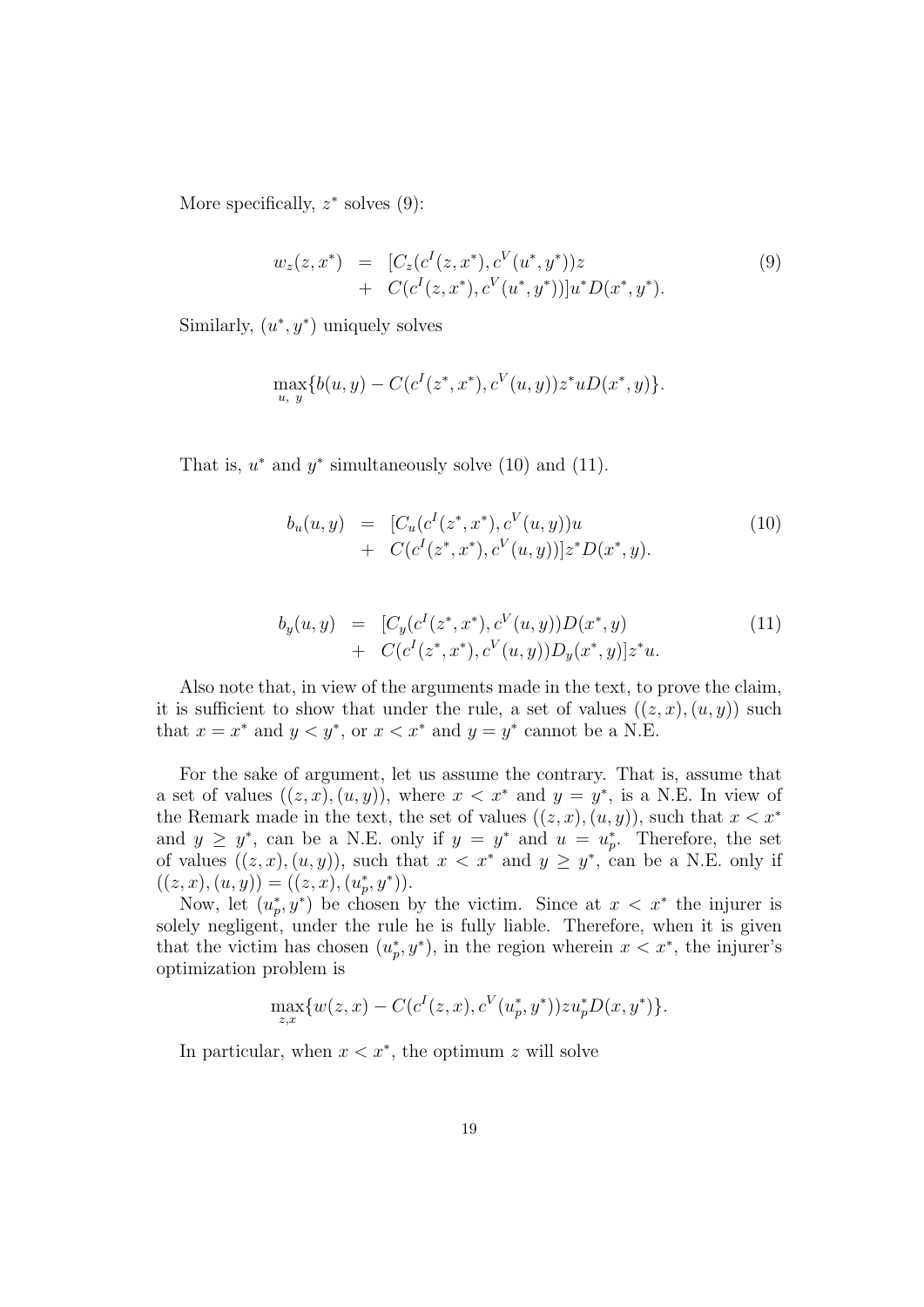$$
w_z(z, x) = [C_z(c^I(z, x), c^V(u_p^*, y^*))z + C(c^I(z, x), c^V(u_p^*, y^*))]u_p^*D(x, y^*),
$$
\n(12)

and simultaneously, the optimum  $x$  will solve

$$
w_x(z, x) = [C_x(c^I(z, x), c^V(u_p^*, y^*))D(x, y^*)+ C(c^I(z, x), c^V(u_p^*, y^*))D_x(x, y^*)]zu_p^*.
$$
\n(13)

Denote the solutions to (12) and (13) by  $\hat{z}$  and  $\hat{x}$ , respectively. Now compare (12) and (13) with (7) and (8). In view of our assumptions and the facts that  $u_p^* > u^*$  and  $y = y^*$ , the envelop theorem gives us  $\hat{z} < z^*$  and  $\hat{x} > x^*$ . In particular, given that  $(u_p^*, y^*)$  is chosen by the victim, no  $x < x^*$  can be a best response for the injurer. As a result, a set of values  $((z, x), (u, y))$ , where  $x < x^*$ and  $y = y^*$ , cannot be a N.E.

An analogous argument shows that a set of values  $((z, x), (u, y))$ , where  $x = x^*$  and  $y < y^*$ , cannot be a N.E.  $\Box$ 

#### Proof of Proposition 2:

To see why set of values  $((z^*,x^*),(u^*,y^*))$  cannot be a N.E. under the rule of comparative causation, assume that under the rule there is an equilibrium in which the injurer has chosen  $x^*$  and the victim has chosen  $(u^*, y^*)$ ; otherwise, nothing is left to prove. Now, since both parties take due care, the choice of optimum z for the injurer will solve

$$
\max_{z} \{ w(z, x^*) - \frac{c^I(z, x^*)}{c^I(z, x^*) + c^V(u^*, y^*)} C(c^I(z, x^*), c^V(u^*, y^*)) z u^* D(x^*, y^*) \},\
$$

i.e., optimum z will solve

$$
w_z(z, x^*) = \frac{c^I(z, x^*)}{c^I(z, x^*) + c^V(u^*, y^*)} [C_z(c^I(z, x^*), c^V(u^*, y^*))z
$$
  
+  $C(c^I(z, x^*), c^V(u^*, y^*))]u^*D(x^*, y^*)$   
+  $\frac{c_z^I(z, x^*)c^V(u^*, y^*)}{[c^I(z, x^*) + c^V(u^*, y^*)]^2} C(c^I(z, x^*), c^V(u^*, y^*))zu^*D(x^*, y^*).$  (14)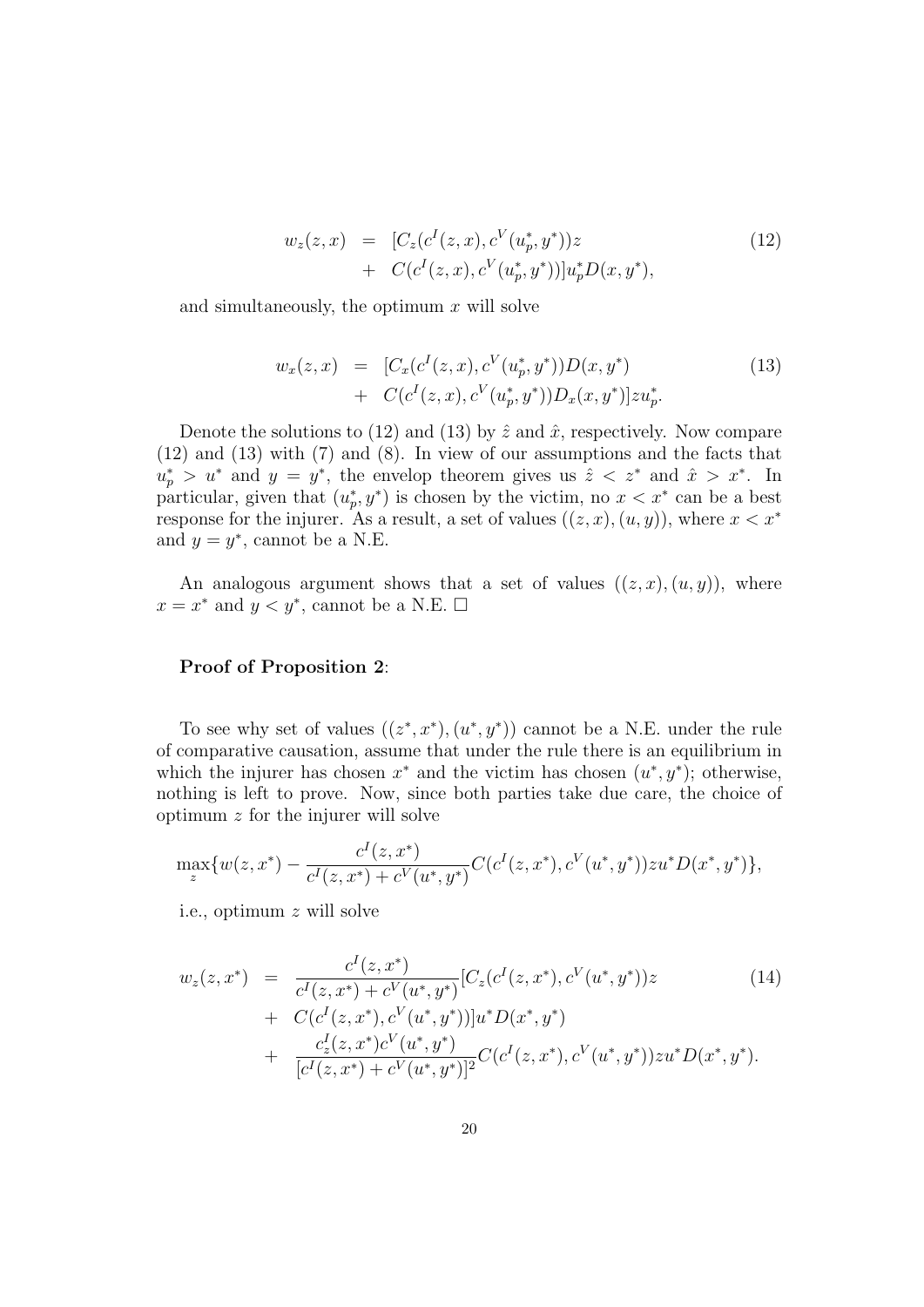A comparison of (9) and (14) shows that in general  $z^*$  is not a solution of  $(14)$ , since  $\frac{c^I(z,x^*)}{c^I(z,x^*)+c^V(z)}$  $\frac{c^2(z,x^*)}{c^I(z,x^*)+c^V(u^*,y^*)} \neq 1$ . Therefore, the rule cannot attain the efficient care and activity levels as an equilibrium outcome. The inefficiency is inevitable since it is impossible to put the entire accident loss on both the parties at the same time. As a result, it is impossible for a liability rule to create optimal care as well as activity levels incentives simultaneously.

### References

- [1] Bar-Gill, Oren, and Ben-Shahar, Omri (2003), 'The Uneasy Case for Comparative Negligence', 5 American Law and Economic Review, 433-469.
- [2] Burrows, Paul (1999), 'A deferential role for efficiency theory in analysing causation- based Tort law', 8, European Journal of Law and Economics, 29-49.
- [3] Calabresi, Guido (1961), 'Some Thoughts on Risk Distribution and the Law of Torts', 70 Yale Law Journal, 35-46.
- [4] Calabresi, Guido (1965), 'The decision for accidents: An approach to non-fault allocation of costs,' 78 Harvard Law Review, 713-745.
- [5] Calabresi, Guido (1970), *The Costs of Accidents: A Legal and Economic Analysis*, New Haven: Yale University Press.
- $|6|$  Calabresi, Guido and Cooper, Jeffrey (1996), 'New directions in tort law,' 30 Valparaiso University Law Review, 859-884.
- [7] Chung, Tai-Yeong (1993), 'Efficiency of Comparative Negligence: A Game Theoretic Analysis', 22 Journal of Legal Studies, 395-404.
- [8] Cooter, Robert D. and Ulen, Thomas S. (1998), Law and Economics, IInd ed., New York, Addison-Wesley.
- [9] Cooter, Robert D. and Ulen, Thomas S. (1986), 'An Economic Case for Comparative Negligence', 81 New York University Law Review, 1067-1110.
- [10] Dari Mattiacci, G (2002), 'Tort Law and Economics', in Hatzis A. ed., Economic Analysis of Law: A European Perspective, Edward Elgar.
- [11] Epstein, Richard A. (1979), 'Causation and Corrective Justice: A Reply to Two Critics', 8 Journal of Legal Studies, 477-504.
- [12] Edlin, Aaron S. (1994), 'Efficient Standards of Due Care: Should Courts Find More Parties Negligent under Comparative Negligence?', 14 International Review of Law and Economics, 21-34.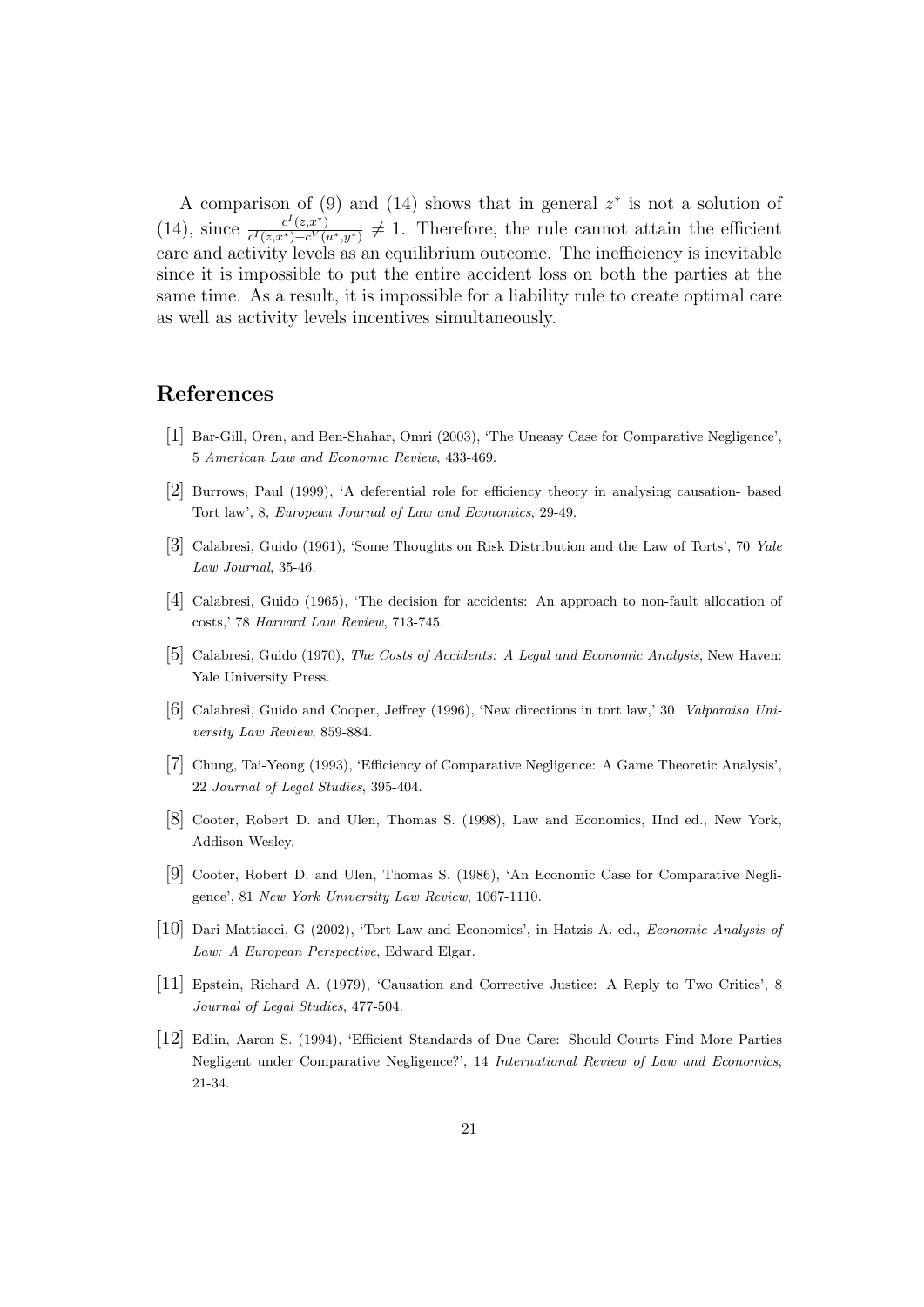- [13] Emons, Winand (1990), 'Some Recent Developments in the Economic Analysis of Liability Law: An Introduction', 146 Journal of Institutional and Theoretical Economics, 237-248.
- [14] Feldman, Allan M. and Singh, Ram. (2009), 'Comparative Vigilance', 11 American Law and Economics Review, 1-28.
- [15] Grady, Mark F. (1989), 'Untaken Precautions', 18 Journal of Legal Studies, 139- 156.
- [16] Grimley, William (2000), 'Comparative Fault &Solidary Delictual Obligations: On Further Consideration', 60 Louisiana Law Review 513.
- [17] Haddock, David D. and Curran, Christopher (1985): 'An Economic Theory of Comparative Negligence,' 14 Journal of Legal Studies , 49-72.
- [18] Honoré, Tony (1997), 'The morality of Tort Law', in Owen, David G. (ed.), *Philosophical* Foundations of Tort Law, Oxford, Clarendon Press.
- [19] Hylton Keith N (2002), 'An asymmetric information model of litigation', 22 International Review of Law and Economics, 153-175.
- [20] Hylton Keith N (2000), 'The Theory of Tort Doctrine and The Restatement of Torts' Boston University School of Law Working Paper Series, Law & Economics, No. 00-07.
- [21] Jain, Satish K and Singh, Ram, (2002), 'Efficient Liability Rules: Complete Characterization', 75 Journal of Economics, 105-24.
- [22] Kahan, Marcel (1989), 'Causation and Incentives to Take Care under the Negligence Rule', 18 Journal of Legal Studies, 427-447.
- [23] Kaye, David and Aickin, Mikel (1984), 'A Comment on Causal Apportionment,' 13 Journal of Legal Studies, 191-208.
- [24] Kruskal, William (1986), "Terms of Reference: Singular Confusion about Multiple Causation," 15 Journal of Legal Studies, 427-436.
- [25] Landes, William M. and Posner, Richard A. (1987), The Economic Structure of Tort Law, Cambridge (MA), Harvard University Press.
- [26] Landes, William M. and Posner, Richard A. (1983), 'Causation in Tort Law: An Economic Approach,' 12 Journal of Legal Studies, 109-134.
- [27] Lando, Henrik (1997), 'An attempt to incorporate fairness into an economic model of tort law', 17 International Review of Law and Economics, 575-587.
- [28] Liao, Yu-Ping and White, Michelle J. (2002), 'No-Fault for Motor Vehicles: An Economic Analysis', 4 American Law and Economics Review, 258-294.
- [29] Marks, Stephen V. (1994), 'Discontinuities, Causation, and Grady's Uncertainty Theorem', 23 Journal of Legal Studies, 287-301.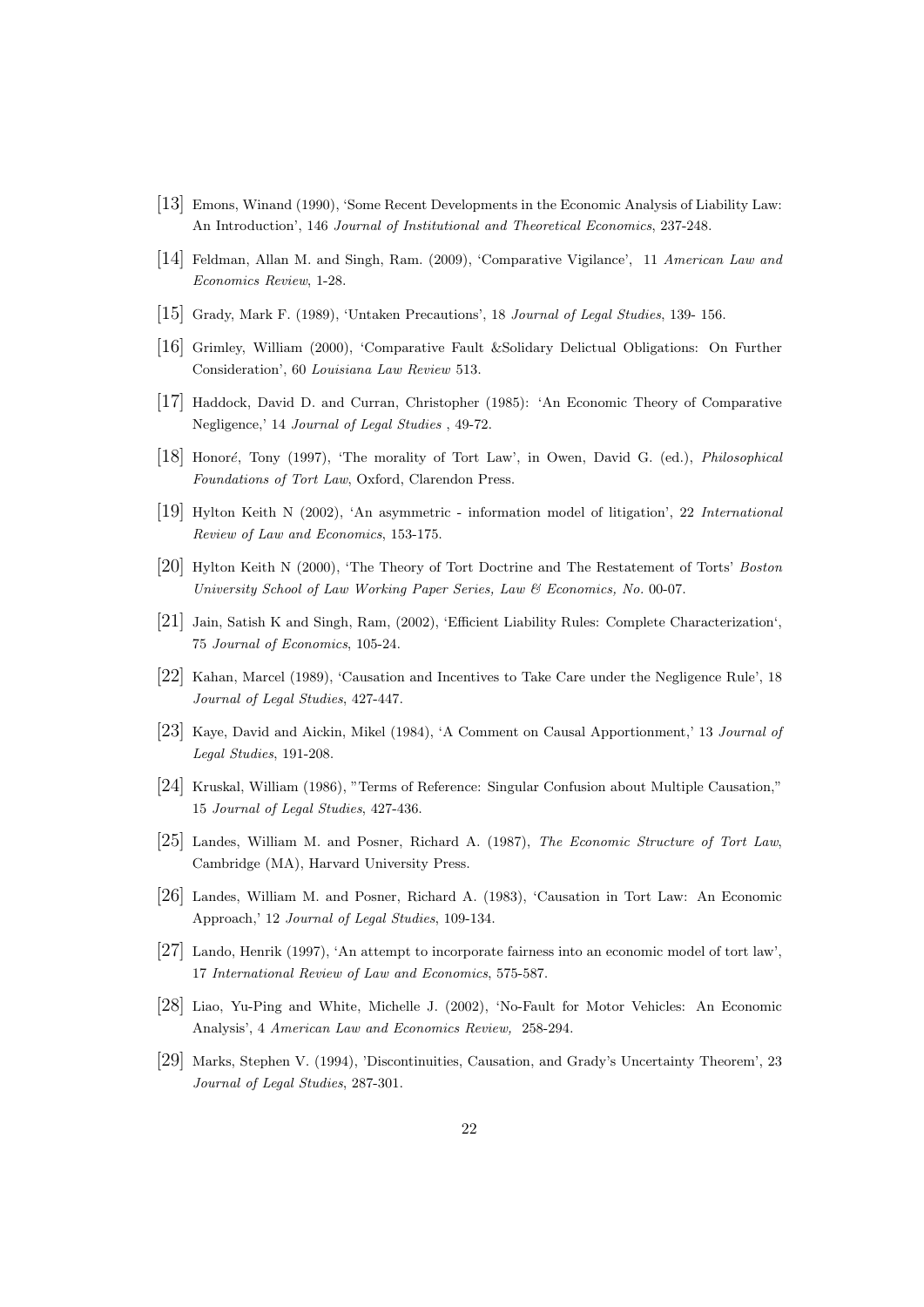- [30] Miceli, Thomas J. (1997), Economics of the Law: Torts, Contracts, Property, Litigation, Oxford, Oxford University Press.
- [31] Parisi, Francesco (1992), Liability for Negligence and Judicial Discretion (2nd ed.), Berkeley, University of California Press.
- [32] Parisi, Francesco (2001), 'Genesis of Liability in Ancient Law', 3 American Law and Economics Review, 82-124.
- [33] Parisi, Francesco and Fon, Vincy (2004), 'Comparative Causation', 6, American Law and Economics Review, 345-368.
- [34] Parisi, Francesco and Fon, Vincy (2005), "Causation and Responsibility: The Compensation Principle from Grotius to Calabresi" 64 Maryland Law Review, 108-135
- [35] Polinsky, A. Mitchell. (1989), An Introduction to Law and Economics, 2nd ed, Boston, Little, Brown and Co.
- [36] Polinsky, A. Mitchell and Che, Yeon-Koo (1991), ?Decoupling Liability: Optimal incentives for Care and Litigation?, 22 Rand Journal of Economics, 562-570.
- [37] Rea, Samuel A. Jr. (1987): 'The Economics of Comparative Negligence,' 7 International Review of Law and Economics, 149-162.
- [38] Rizzo, Mario J. and Arnold, Frank S. (1980), 'Causal Apportionment in the Law of Torts: an Economic Theory,' 80 Columbia Law Review, 1399-1429.
- [39] Rizzo, Mario J. and Arnold, Frank S. (1986), 'Causal Apportionment: Reply to the Critics,' 15 Journal of Legal Studies, 219-226.
- [40] Rubinfeld, Daniel L. (1987), 'The Efficiency of Comparative Negligence', 16 Journal of Legal Studies, 375-394.
- [41] Schafer, Hans-Bernd (2000), 'Tort Law: General', in Encyclopedia of Law and Economics, Bouckaert, Boudewijn and De Geest, Gerrit (eds.), Cheltenham, Edward Elgar, 682-734.
- [42] Schweizer, Urs (2009), 'Legal damage for losses of chances', 29 International Review of Law and Economics, 153-160.
- [43] Shavell, Steven (1987), Economic Analysis of Accident Law, Cambridge (MA), Harvard University Press.
- [44] Singh, Ram (2006), 'On the Existence and Efficiency of Equilibria under Liability Rules,' NBER Working Paper number 12625.
- [45] Singh, Ram (2007 a), 'Causation-consistent Liability, Economic Efficiency and the Law of Torts' 27 International Review of Law and Economics, pp. 179-203.